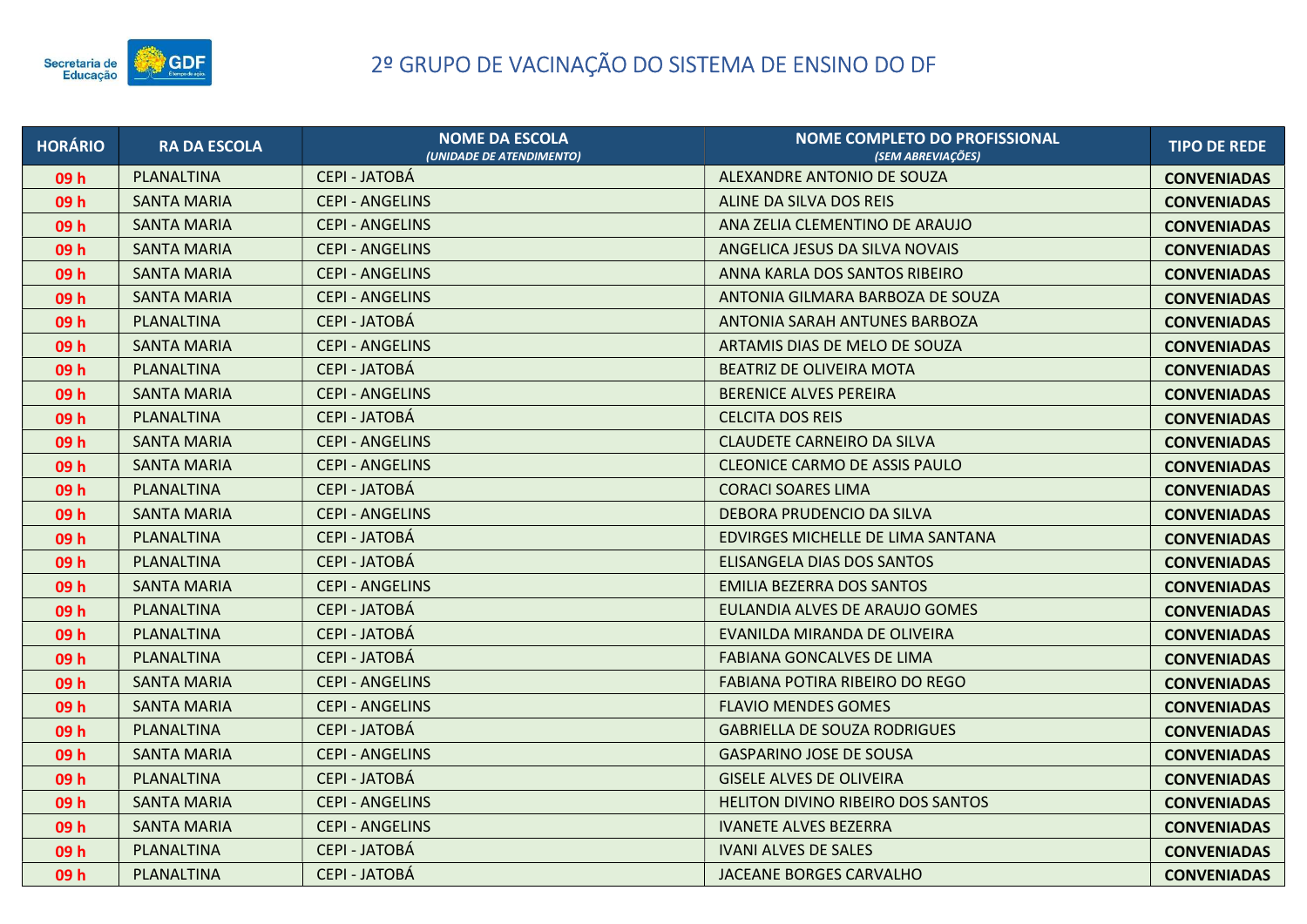

| <b>HORÁRIO</b>  | <b>RA DA ESCOLA</b> | <b>NOME DA ESCOLA</b><br>(UNIDADE DE ATENDIMENTO) | NOME COMPLETO DO PROFISSIONAL<br>(SEM ABREVIACÕES) | <b>TIPO DE REDE</b> |
|-----------------|---------------------|---------------------------------------------------|----------------------------------------------------|---------------------|
| 09 h            | PLANALTINA          | <b>CEPI - JATOBÁ</b>                              | <b>JANINE KELLI BASSO</b>                          | <b>CONVENIADAS</b>  |
| 09 h            | <b>SANTA MARIA</b>  | <b>CEPI - ANGELINS</b>                            | JOANA MARTINA DA SILVA ALVES                       | <b>CONVENIADAS</b>  |
| 09 h            | <b>SANTA MARIA</b>  | <b>CEPI - ANGELINS</b>                            | <b>JOANA PORTO DE ARAUJO</b>                       | <b>CONVENIADAS</b>  |
| 09 h            | PLANALTINA          | <b>CEPI - JATOBÁ</b>                              | JOAO ALBERTO HUGO MONTEIRO                         | <b>CONVENIADAS</b>  |
| 09 h            | SANTA MARIA         | <b>CEPI - ANGELINS</b>                            | <b>JONEIDE MARTINS BRITO</b>                       | <b>CONVENIADAS</b>  |
| 09 h            | <b>SANTA MARIA</b>  | <b>CEPI - ANGELINS</b>                            | JULIANA DE SOUZA RODRIGUES DE GOIS                 | <b>CONVENIADAS</b>  |
| 09 h            | SANTA MARIA         | <b>CEPI - ANGELINS</b>                            | KEILA FERNANDA CAETANO                             | <b>CONVENIADAS</b>  |
| 09 h            | <b>SANTA MARIA</b>  | <b>CEPI - ANGELINS</b>                            | LARA JULIA TEIXEIRA LEMOS                          | <b>CONVENIADAS</b>  |
| 09 h            | PLANALTINA          | CEPI - JATOBÁ                                     | LARISSA GABRIELLA NERES DE OLIVEIRA                | <b>CONVENIADAS</b>  |
| 09 h            | PLANALTINA          | <b>CEPI - JATOBÁ</b>                              | LEILA BATISTA DE SENA                              | <b>CONVENIADAS</b>  |
| 09 h            | PLANALTINA          | <b>CEPI - JATOBÁ</b>                              | LUCIMARA DA ROCHA CAETANO PINHEIRO                 | <b>CONVENIADAS</b>  |
| 09 h            | PLANALTINA          | <b>CEPI - JATOBÁ</b>                              | LUZINETE APARECIDA RODRIGUES                       | <b>CONVENIADAS</b>  |
| 09 h            | SANTA MARIA         | <b>CEPI - ANGELINS</b>                            | <b>LUZINETE PEREIRA DIAS</b>                       | <b>CONVENIADAS</b>  |
| 09 h            | PLANALTINA          | <b>CEPI - JATOBÁ</b>                              | <b>MARCIA CARLOS ANDRADE</b>                       | <b>CONVENIADAS</b>  |
| 09 <sub>h</sub> | <b>SANTA MARIA</b>  | <b>CEPI - ANGELINS</b>                            | MARIA BRUNA MOREIRA DE SOUSA                       | <b>CONVENIADAS</b>  |
| 09 h            | <b>SANTA MARIA</b>  | <b>CEPI - ANGELINS</b>                            | MARIA DAIANE CARVALHO DA SILVA                     | <b>CONVENIADAS</b>  |
| 09 h            | <b>SANTA MARIA</b>  | <b>CEPI - ANGELINS</b>                            | MARIA DO CARMO CRUZ DE MELO SANTOS                 | <b>CONVENIADAS</b>  |
| 09 h            | PLANALTINA          | <b>CEPI - JATOBÁ</b>                              | MARIA GUIOMAR BATISTA DE OLIVEIRA                  | <b>CONVENIADAS</b>  |
| 09 h            | <b>SANTA MARIA</b>  | <b>CEPI - ANGELINS</b>                            | MAURA RUBIA PEREIRA RIBEIRO DE MAGALHAES           | <b>CONVENIADAS</b>  |
| 09 h            | PLANALTINA          | <b>CEPI - JATOBÁ</b>                              | <b>MAYARA GUIMARAES ALVES</b>                      | <b>CONVENIADAS</b>  |
| 09 h            | <b>SANTA MARIA</b>  | <b>CEPI - ANGELINS</b>                            | MERCIA DE SOUSA COSTA                              | <b>CONVENIADAS</b>  |
| 09 h            | PLANALTINA          | CEPI - JATOBÁ                                     | MIRIAN BARBOSA GONZAGA                             | <b>CONVENIADAS</b>  |
| 09h             | <b>SANTA MARIA</b>  | <b>CEPI - ANGELINS</b>                            | MIRTES ELIANE MENDES OLIVEIRA                      | <b>CONVENIADAS</b>  |
| 09 h            | SANTA MARIA         | <b>CEPI - ANGELINS</b>                            | NATALIA VENTURA DOS SANTOS                         | <b>CONVENIADAS</b>  |
| 09 h            | PLANALTINA          | <b>CEPI - JATOBÁ</b>                              | NATALINA PEREIRA DE SOUSA ATAIDE                   | <b>CONVENIADAS</b>  |
| 09 h            | <b>SANTA MARIA</b>  | <b>CEPI - ANGELINS</b>                            | NAYARA DOS SANTOS BRAGA                            | <b>CONVENIADAS</b>  |
| 09 h            | PLANALTINA          | <b>CEPI - JATOBÁ</b>                              | PALMIRA DOS SANTOS BARBOSA                         | <b>CONVENIADAS</b>  |
| 09 h            | PLANALTINA          | CEPI - JATOBÁ                                     | PAULA ROBERTA COSTA NASCIMENTO                     | <b>CONVENIADAS</b>  |
| 09 h            | PLANALTINA          | <b>CEPI - JATOBÁ</b>                              | PEDRA BATISTA DE OLIVEIRA                          | <b>CONVENIADAS</b>  |
| 09 h            | PLANALTINA          | <b>CEPI - JATOBÁ</b>                              | RAYANE ALVES DOS REIS SILVA                        | <b>CONVENIADAS</b>  |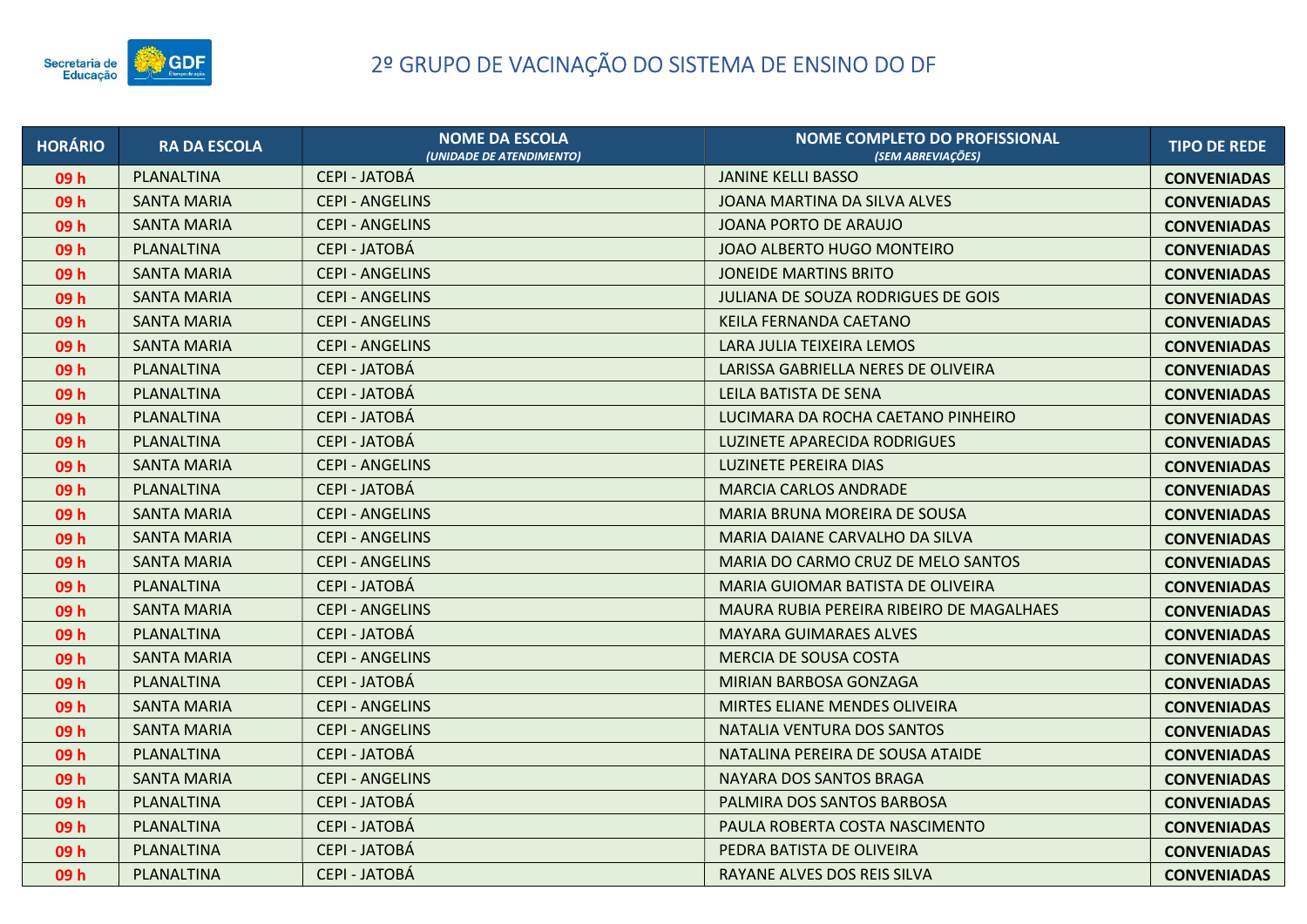

| <b>HORÁRIO</b>  | <b>RA DA ESCOLA</b> | <b>NOME DA ESCOLA</b><br>(UNIDADE DE ATENDIMENTO) | NOME COMPLETO DO PROFISSIONAL<br>(SEM ABREVIACÕES) | <b>TIPO DE REDE</b> |
|-----------------|---------------------|---------------------------------------------------|----------------------------------------------------|---------------------|
| 09 h            | PLANALTINA          | <b>CEPI - JATOBÁ</b>                              | <b>RAYANE VIEIRA BATISTA</b>                       | <b>CONVENIADAS</b>  |
| 09h             | <b>SANTA MARIA</b>  | <b>CEPI - ANGELINS</b>                            | ROBERTA DA SILVA LIMA                              | <b>CONVENIADAS</b>  |
| 09h             | <b>SANTA MARIA</b>  | <b>CEPI - ANGELINS</b>                            | ROBERTA KAREM SILVA ARAUJO                         | <b>CONVENIADAS</b>  |
| 09h             | PLANALTINA          | <b>CEPI - JATOBÁ</b>                              | SAMARA BARBOSA DE SOUZA                            | <b>CONVENIADAS</b>  |
| 09 h            | PLANALTINA          | <b>CEPI - JATOBÁ</b>                              | SANDRA MARIA DOS SANTOS SABINO                     | <b>CONVENIADAS</b>  |
| 09h             | <b>SANTA MARIA</b>  | <b>CEPI - ANGELINS</b>                            | <b>SIMONE PEREIRA GOMES</b>                        | <b>CONVENIADAS</b>  |
| 09h             | PLANALTINA          | <b>CEPI - JATOBÁ</b>                              | STHEPHANY VITORIA VALOZ SATURNINO                  | <b>CONVENIADAS</b>  |
| 09h             | PLANALTINA          | <b>CEPI - JATOBÁ</b>                              | TAMARA CONCEICAO DA SILVA                          | <b>CONVENIADAS</b>  |
| 09 <sub>h</sub> | <b>SANTA MARIA</b>  | <b>CEPI - ANGELINS</b>                            | THAIS SANTOS DA SILVA                              | <b>CONVENIADAS</b>  |
| 09 h            | <b>SANTA MARIA</b>  | <b>CEPI - ANGELINS</b>                            | <b>VALDIRA JESUS DOS SANTOS</b>                    | <b>CONVENIADAS</b>  |
| 09h             | <b>SANTA MARIA</b>  | <b>CEPI - ANGELINS</b>                            | <b>VERA LUCIA DOS SANTOS</b>                       | <b>CONVENIADAS</b>  |
| 09h             | PLANALTINA          | <b>CEPI - JATOBÁ</b>                              | VIVIAN LUANA WENDLING WAGNER GUIMARAES             | <b>CONVENIADAS</b>  |
| 09h             | PLANALTINA          | <b>CEPI - JATOBÁ</b>                              | VIVIANE DA ROCHA CAETANO                           | <b>CONVENIADAS</b>  |
| 09h             | <b>SANTA MARIA</b>  | <b>CEPI - ANGELINS</b>                            | <b>WESLAYNE BERNADETE SOUSA SANTOS</b>             | <b>CONVENIADAS</b>  |
| 09h             | <b>SANTA MARIA</b>  | <b>CEPI - ANGELINS</b>                            | <b>WESLEI ALMEIDA DOS SANTOS</b>                   | <b>CONVENIADAS</b>  |
| 09h             | PLANALTINA          | <b>CEPI - JATOBÁ</b>                              | <b>WILLER SOUSA BORGES</b>                         | <b>CONVENIADAS</b>  |
| 09h             | PLANALTINA          | CEPI - JATOBÁ                                     | <b>WILSON BONFIM DA ROCHA</b>                      | <b>CONVENIADAS</b>  |
| 09h             | <b>SANTA MARIA</b>  | <b>CEPI - ANGELINS</b>                            | YORHANE FERREIRA ROCHA                             | <b>CONVENIADAS</b>  |
| 10 <sub>h</sub> | SAMAMBAIA           | CEPI - PAINEIRA                                   | ADRIANA DA SILVA NOGUEIRA                          | <b>CONVENIADAS</b>  |
| 10 <sub>h</sub> | SAMAMBAIA           | CEPI - PAINEIRA                                   | ADRIANA DO NASCIMENTO MOURA VIEIRA                 | <b>CONVENIADAS</b>  |
| 10 <sub>h</sub> | SAMAMBAIA           | <b>CEPI - PAINEIRA</b>                            | ALESSON LOPES DA SILVA                             | <b>CONVENIADAS</b>  |
| 10 <sub>h</sub> | SAMAMBAIA           | <b>CEPI - PAINEIRA</b>                            | ALRILENE FELIX DA SILVA                            | <b>CONVENIADAS</b>  |
| 10 <sub>h</sub> | SAMAMBAIA           | CEPI - PAINEIRA                                   | AMANDA CAVALCANTE DOS SANTOS VIEIRA                | <b>CONVENIADAS</b>  |
| 10 <sub>h</sub> | TAGUATINGA          | CEPI - JEQUITIBÁ                                  | ANA KELLY DE AQUINO                                | <b>CONVENIADAS</b>  |
| 10 <sub>h</sub> | SAMAMBAIA           | CEPI - PAINEIRA                                   | ANDRÉA CRISTINE FRANÇA FERREIRA                    | <b>CONVENIADAS</b>  |
| 10 <sub>h</sub> | SAMAMBAIA           | CEPI - PAINEIRA                                   | <b>BRUNA DE JESUS VIEIRA</b>                       | <b>CONVENIADAS</b>  |
| 10 <sub>h</sub> | SAMAMBAIA           | CEPI - PAINEIRA                                   | <b>CAROLINE MARQUES CORTES</b>                     | <b>CONVENIADAS</b>  |
| 10 <sub>h</sub> | TAGUATINGA          | CEPI - JEQUITIBÁ                                  | <b>CLEUBIA ALVES DOS SANTOS</b>                    | <b>CONVENIADAS</b>  |
| 10 <sub>h</sub> | SAMAMBAIA           | CEPI - PAINEIRA                                   | <b>CRISTILAINE DOS SANTOS CRUZ</b>                 | <b>CONVENIADAS</b>  |
| 10 <sub>h</sub> | TAGUATINGA          | CEPI - JEQUITIBÁ                                  | DAMARES ALVES DOS SANTOS MESQUITA                  | <b>CONVENIADAS</b>  |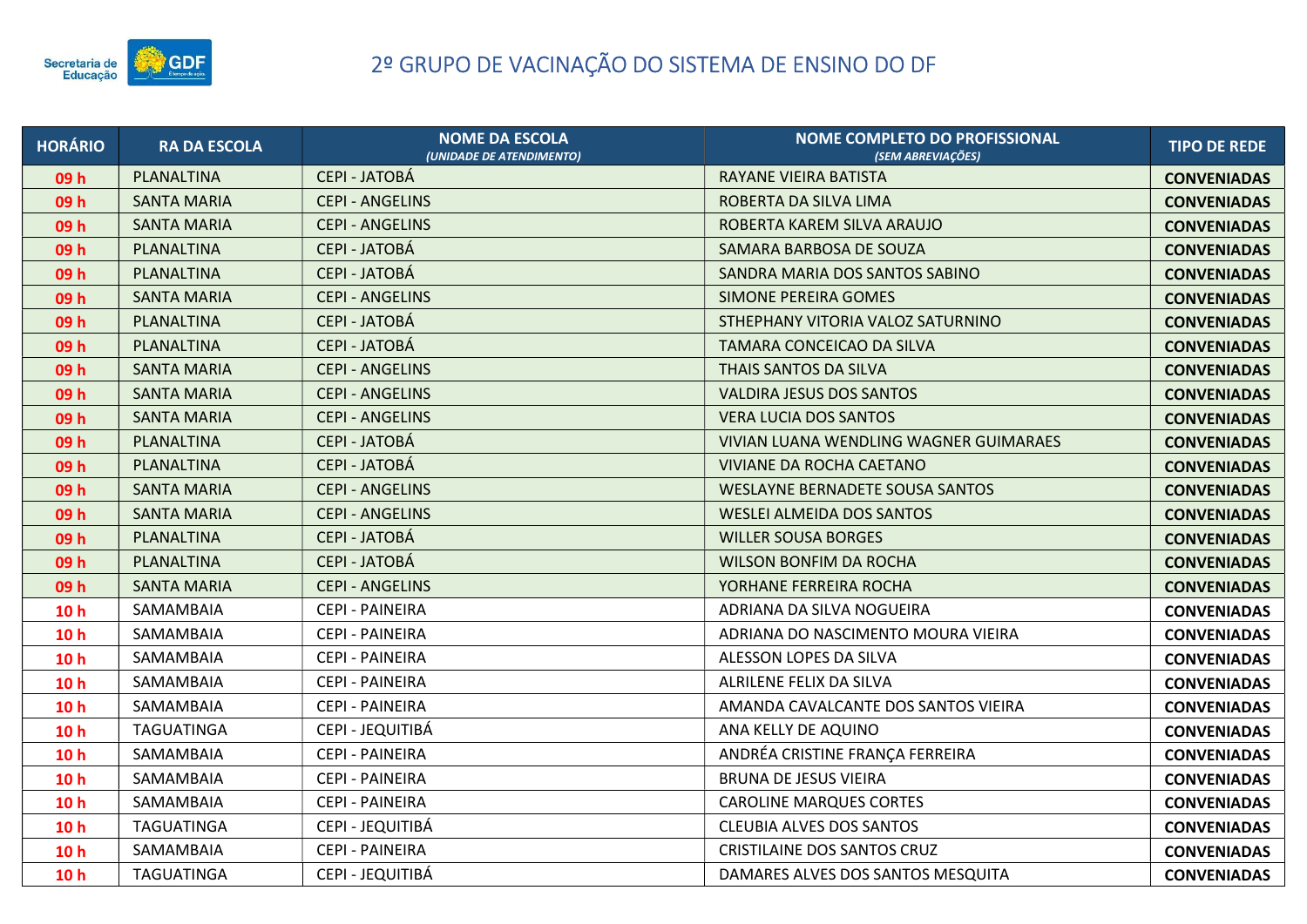

| <b>HORÁRIO</b>  | <b>RA DA ESCOLA</b> | <b>NOME DA ESCOLA</b><br>(UNIDADE DE ATENDIMENTO) | NOME COMPLETO DO PROFISSIONAL<br>(SEM ABREVIACÕES) | <b>TIPO DE REDE</b> |
|-----------------|---------------------|---------------------------------------------------|----------------------------------------------------|---------------------|
| 10 <sub>h</sub> | TAGUATINGA          | CEPI - JEQUITIBÁ                                  | DAYANA FERREIRA DAMASCENA                          | <b>CONVENIADAS</b>  |
| 10 <sub>h</sub> | SAMAMBAIA           | <b>CEPI - PAINEIRA</b>                            | DAYANNE NONATO DO NASCIMENTO                       | <b>CONVENIADAS</b>  |
| 10 <sub>h</sub> | SAMAMBAIA           | <b>CEPI - PAINEIRA</b>                            | DEMÉTRIA LIMA DOS SANTOS                           | <b>CONVENIADAS</b>  |
| 10 <sub>h</sub> | SAMAMBAIA           | CEPI - PAINEIRA                                   | DIANA DA SILVA FARIA                               | <b>CONVENIADAS</b>  |
| 10 <sub>h</sub> | TAGUATINGA          | CEPI - JEQUITIBA                                  | DIANNE MONTELO FERRAZ                              | <b>CONVENIADAS</b>  |
| 10 <sub>h</sub> | TAGUATINGA          | CEPI - JEQUITIBÁ                                  | DUCILENE LIMA DO NASCIMENTO                        | <b>CONVENIADAS</b>  |
| 10 <sub>h</sub> | SAMAMBAIA           | CEPI - PAINEIRA                                   | ELAINE CRISTINA SILVA NOGUEIRA                     | <b>CONVENIADAS</b>  |
| 10 <sub>h</sub> | SAMAMBAIA           | CEPI - PAINEIRA                                   | ELEN FERNANDA DE SANTANA                           | <b>CONVENIADAS</b>  |
| 10 <sub>h</sub> | SAMAMBAIA           | <b>CEPI - PAINEIRA</b>                            | EMÍLIA RIBEIRO PEREIRA                             | <b>CONVENIADAS</b>  |
| 10 <sub>h</sub> | SAMAMBAIA           | CEPI - PAINEIRA                                   | EUDO GASPAR DO NASCIMENTO                          | <b>CONVENIADAS</b>  |
| 10 <sub>h</sub> | TAGUATINGA          | CEPI - JEQUITIBÁ                                  | FERNANDA DA SILVA NEVES FREITAS                    | <b>CONVENIADAS</b>  |
| 10 <sub>h</sub> | TAGUATINGA          | CEPI - JEQUITIBÁ                                  | <b>FLAVIO CRISTINO HENRIQUES</b>                   | <b>CONVENIADAS</b>  |
| 10 <sub>h</sub> | SAMAMBAIA           | <b>CEPI - PAINEIRA</b>                            | FRANCISCA CLEVIA FIRMINO DA SILVA                  | <b>CONVENIADAS</b>  |
| 10 <sub>h</sub> | SAMAMBAIA           | <b>CEPI - PAINEIRA</b>                            | FRANCISCA FERNANDES DA SILVA                       | <b>CONVENIADAS</b>  |
| 10 <sub>h</sub> | SAMAMBAIA           | <b>CEPI - PAINEIRA</b>                            | JANAINA CIRQUEIRA DA CRUZ                          | <b>CONVENIADAS</b>  |
| 10 <sub>h</sub> | SAMAMBAIA           | <b>CEPI - PAINEIRA</b>                            | JOICELAINE ALVES DE MOURA                          | <b>CONVENIADAS</b>  |
| 10 <sub>h</sub> | SAMAMBAIA           | <b>CEPI - PAINEIRA</b>                            | JOSEANE SOUZA ALBUQUERQUE                          | <b>CONVENIADAS</b>  |
| 10 <sub>h</sub> | SAMAMBAIA           | CEPI - PAINEIRA                                   | JUSCIMAR ALENCAR DE SOUSA                          | <b>CONVENIADAS</b>  |
| 10 <sub>h</sub> | SAMAMBAIA           | CEPI - PAINEIRA                                   | KAINARA ALMEIDA AMORIM                             | <b>CONVENIADAS</b>  |
| 10 <sub>h</sub> | TAGUATINGA          | CEPI - JEQUITIBÁ                                  | KALLYANE DE OLIVEIRA QUEIROZ                       | <b>CONVENIADAS</b>  |
| 10 <sub>h</sub> | <b>TAGUATINGA</b>   | CEPI - JEQUITIBÁ                                  | KAREN FARIAS DE LIMA                               | <b>CONVENIADAS</b>  |
| 10 <sub>h</sub> | TAGUATINGA          | CEPI - JEQUITIBÁ                                  | <b>KAREN WILKIAN FUZARI</b>                        | <b>CONVENIADAS</b>  |
| 10 <sub>h</sub> | SAMAMBAIA           | <b>CEPI - PAINEIRA</b>                            | KARLIANE KASSIA CARVALHO PEREIRA                   | <b>CONVENIADAS</b>  |
| 10 <sub>h</sub> | SAMAMBAIA           | CEPI - PAINEIRA                                   | KAROLINE OLIVEIRA DE BRITO                         | <b>CONVENIADAS</b>  |
| 10 <sub>h</sub> | <b>TAGUATINGA</b>   | CEPI - JEQUITIBÁ                                  | KELLY DE SOUZA E SILVA                             | <b>CONVENIADAS</b>  |
| 10 <sub>h</sub> | SAMAMBAIA           | <b>CEPI - PAINEIRA</b>                            | LEANDRA DA SILVA PEREIRA                           | <b>CONVENIADAS</b>  |
| 10 <sub>h</sub> | TAGUATINGA          | CEPI - JEQUITIBÁ                                  | LEANDRO VIEIRA DOS SANTOS                          | <b>CONVENIADAS</b>  |
| 10 <sub>h</sub> | SAMAMBAIA           | CEPI - PAINEIRA                                   | LEDA THAIANE OLIVEIRA TEIXEIRA                     | <b>CONVENIADAS</b>  |
| 10 <sub>h</sub> | TAGUATINGA          | CEPI - JEQUITIBÁ                                  | LETICIA FERREIRA MEIRELES BARBOSA OLIVEIRA         | <b>CONVENIADAS</b>  |
| 10 <sub>h</sub> | TAGUATINGA          | CEPI - JEQUITIBÁ                                  | LUCIANA CAVALCANTE AGUIAR                          | <b>CONVENIADAS</b>  |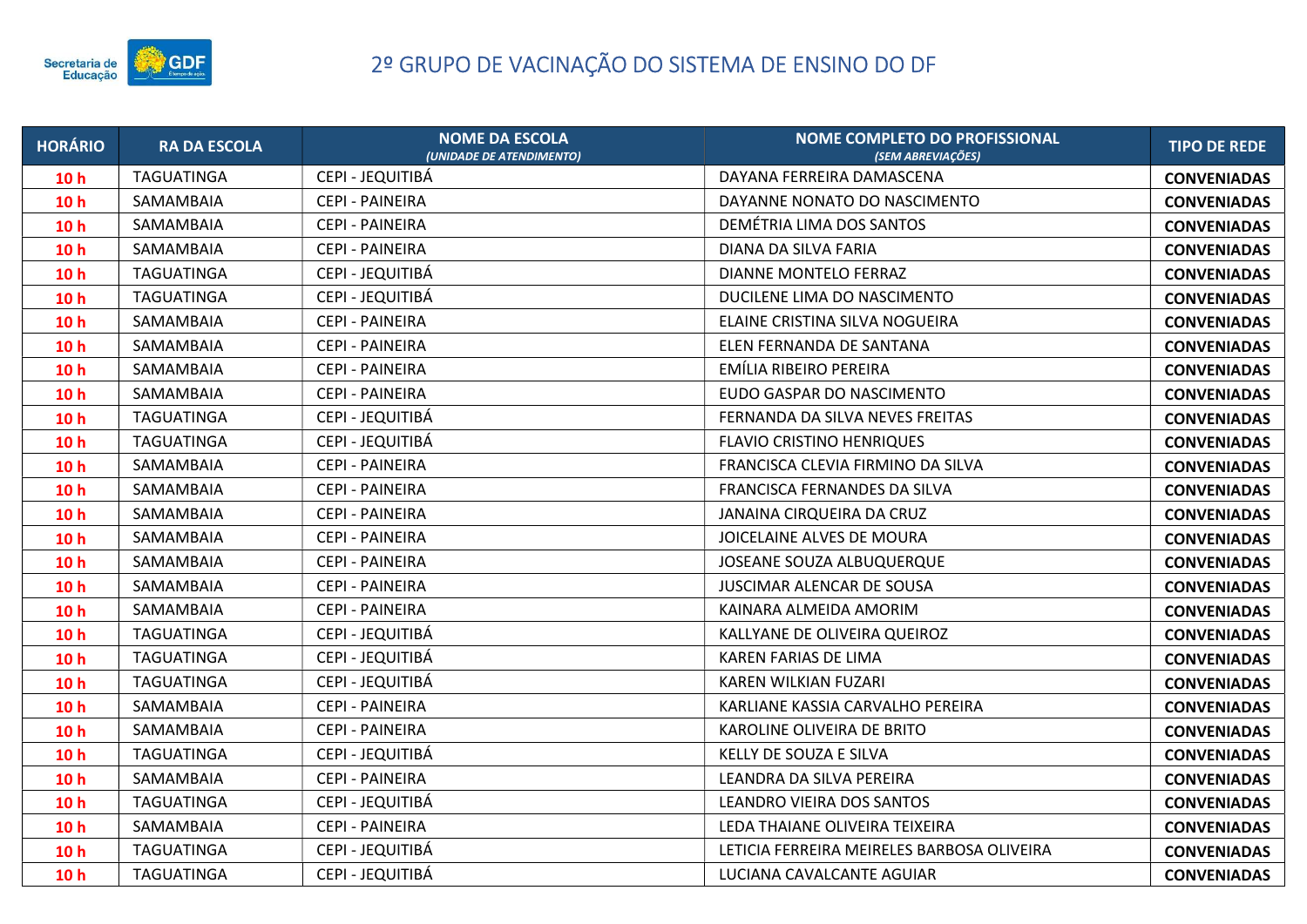

| <b>HORÁRIO</b>  | <b>RA DA ESCOLA</b> | <b>NOME DA ESCOLA</b><br>(UNIDADE DE ATENDIMENTO) | <b>NOME COMPLETO DO PROFISSIONAL</b><br>(SEM ABREVIACÕES) | <b>TIPO DE REDE</b> |
|-----------------|---------------------|---------------------------------------------------|-----------------------------------------------------------|---------------------|
| 10 <sub>h</sub> | SAMAMBAIA           | CEPI - PAINEIRA                                   | LYGIA LETICIA XAVIER DA COSTA NASCIMENTO                  | <b>CONVENIADAS</b>  |
| 10 <sub>h</sub> | <b>TAGUATINGA</b>   | CEPI - JEQUITIBÁ                                  | MAISA DA COSTA DE LACERDA                                 | <b>CONVENIADAS</b>  |
| 10 <sub>h</sub> | SAMAMBAIA           | CEPI - PAINEIRA                                   | MARIA DA CONCEIÇÃO SOUSA MENDES                           | <b>CONVENIADAS</b>  |
| 10 <sub>h</sub> | <b>TAGUATINGA</b>   | CEPI - JEQUITIBÁ                                  | MARIA DE LOURDES JESUS DE SANTANA                         | <b>CONVENIADAS</b>  |
| 10 <sub>h</sub> | TAGUATINGA          | CEPI - JEQUITIBÁ                                  | MARIA DO CARMO DE OLIVEIRA RODRIGUES                      | <b>CONVENIADAS</b>  |
| 10 <sub>h</sub> | SAMAMBAIA           | CEPI - PAINEIRA                                   | MARIA DO SOCORRO DA SILVA AVELINO LEDA                    | <b>CONVENIADAS</b>  |
| 10 <sub>h</sub> | <b>TAGUATINGA</b>   | CEPI - JEQUITIBÁ                                  | MARIA JOSE DA SILVA PINTO GOMES                           | <b>CONVENIADAS</b>  |
| 10 <sub>h</sub> | <b>TAGUATINGA</b>   | CEPI - JEQUITIBÁ                                  | MARIA LUCIA DA SILVA ARAUJO                               | <b>CONVENIADAS</b>  |
| 10 <sub>h</sub> | <b>TAGUATINGA</b>   | CEPI - JEQUITIBÁ                                  | MARIA VIRLANI RODRIGUES DE ARAÚJO                         | <b>CONVENIADAS</b>  |
| 10 <sub>h</sub> | <b>TAGUATINGA</b>   | CEPI - JEQUITIBÁ                                  | MARTA MARTINS ARAÚJO BRITO                                | <b>CONVENIADAS</b>  |
| 10 <sub>h</sub> | SAMAMBAIA           | CEPI - PAINEIRA                                   | MICAELY GONÇALVES DE OLIVEIRA                             | <b>CONVENIADAS</b>  |
| 10 <sub>h</sub> | <b>TAGUATINGA</b>   | CEPI - JEQUITIBÁ                                  | MIRIAM CARVALHO SILVA ALMEIDA                             | <b>CONVENIADAS</b>  |
| 10 <sub>h</sub> | <b>TAGUATINGA</b>   | CEPI - JEQUITIBÁ                                  | NADÍ SILVA DOS SANTOS COUTINHO                            | <b>CONVENIADAS</b>  |
| 10 <sub>h</sub> | SAMAMBAIA           | <b>CEPI - PAINEIRA</b>                            | NELMA MARIA DA SILVA LIMA                                 | <b>CONVENIADAS</b>  |
| 10 <sub>h</sub> | SAMAMBAIA           | CEPI - PAINEIRA                                   | NUBIA LUCINDA DE ANDRADES                                 | <b>CONVENIADAS</b>  |
| 10 <sub>h</sub> | <b>TAGUATINGA</b>   | CEPI - JEQUITIBÁ                                  | <b>ODAIR GOMES DA SILVA</b>                               | <b>CONVENIADAS</b>  |
| 10 <sub>h</sub> | <b>TAGUATINGA</b>   | CEPI - JEQUITIBÁ                                  | <b>OLIENE CAMPOS FIDELIS</b>                              | <b>CONVENIADAS</b>  |
| 10 <sub>h</sub> | <b>TAGUATINGA</b>   | CEPI - JEQUITIBÁ                                  | PALOMA MARANHÃO MEDEIROS                                  | <b>CONVENIADAS</b>  |
| 10 <sub>h</sub> | TAGUATINGA          | CEPI - JEQUITIBÁ                                  | PRISCYLLA CORDEIRO ALVES PEREIRA                          | <b>CONVENIADAS</b>  |
| 10 <sub>h</sub> | SAMAMBAIA           | CEPI - PAINEIRA                                   | RAFAEL FERRÃO MACEDO                                      | <b>CONVENIADAS</b>  |
| 10 <sub>h</sub> | <b>TAGUATINGA</b>   | CEPI - JEQUITIBÁ                                  | REBECA NASCIMENTO DOS SANTOS                              | <b>CONVENIADAS</b>  |
| 10 <sub>h</sub> | <b>TAGUATINGA</b>   | CEPI - JEQUITIBÁ                                  | SUELLEN THALLITA LISBOA DA CONCEIÇÃO                      | <b>CONVENIADAS</b>  |
| 10 <sub>h</sub> | SAMAMBAIA           | <b>CEPI - PAINEIRA</b>                            | TAÍS DE OLIVEIRA ALMEIDA EGYPTO                           | <b>CONVENIADAS</b>  |
| 10 <sub>h</sub> | SAMAMBAIA           | CEPI - PAINEIRA                                   | TAISE PEREIRA DOS SANTOS BARAÚNA                          | <b>CONVENIADAS</b>  |
| 10 <sub>h</sub> | <b>TAGUATINGA</b>   | CEPI - JEQUITIBÁ                                  | TATIANE PIRES DA SILVA                                    | <b>CONVENIADAS</b>  |
| 10 <sub>h</sub> | SAMAMBAIA           | CEPI - PAINEIRA                                   | TELMA LOPES DE MENEZES                                    | <b>CONVENIADAS</b>  |
| 10 <sub>h</sub> | SAMAMBAIA           | CEPI - PAINEIRA                                   | <b>VALERIA GOMES PEREIRA</b>                              | <b>CONVENIADAS</b>  |
| 10 <sub>h</sub> | TAGUATINGA          | CEPI - JEQUITIBÁ                                  | VALNECI SILVA BARBOSA                                     | <b>CONVENIADAS</b>  |
| 10 <sub>h</sub> | <b>TAGUATINGA</b>   | CEPI - JEQUITIBÁ                                  | VANESSA MESQUITA FERREIRA                                 | <b>CONVENIADAS</b>  |
| 10 <sub>h</sub> | SAMAMBAIA           | <b>CEPI - PAINEIRA</b>                            | VANUZA PEREIRA ALVES                                      | <b>CONVENIADAS</b>  |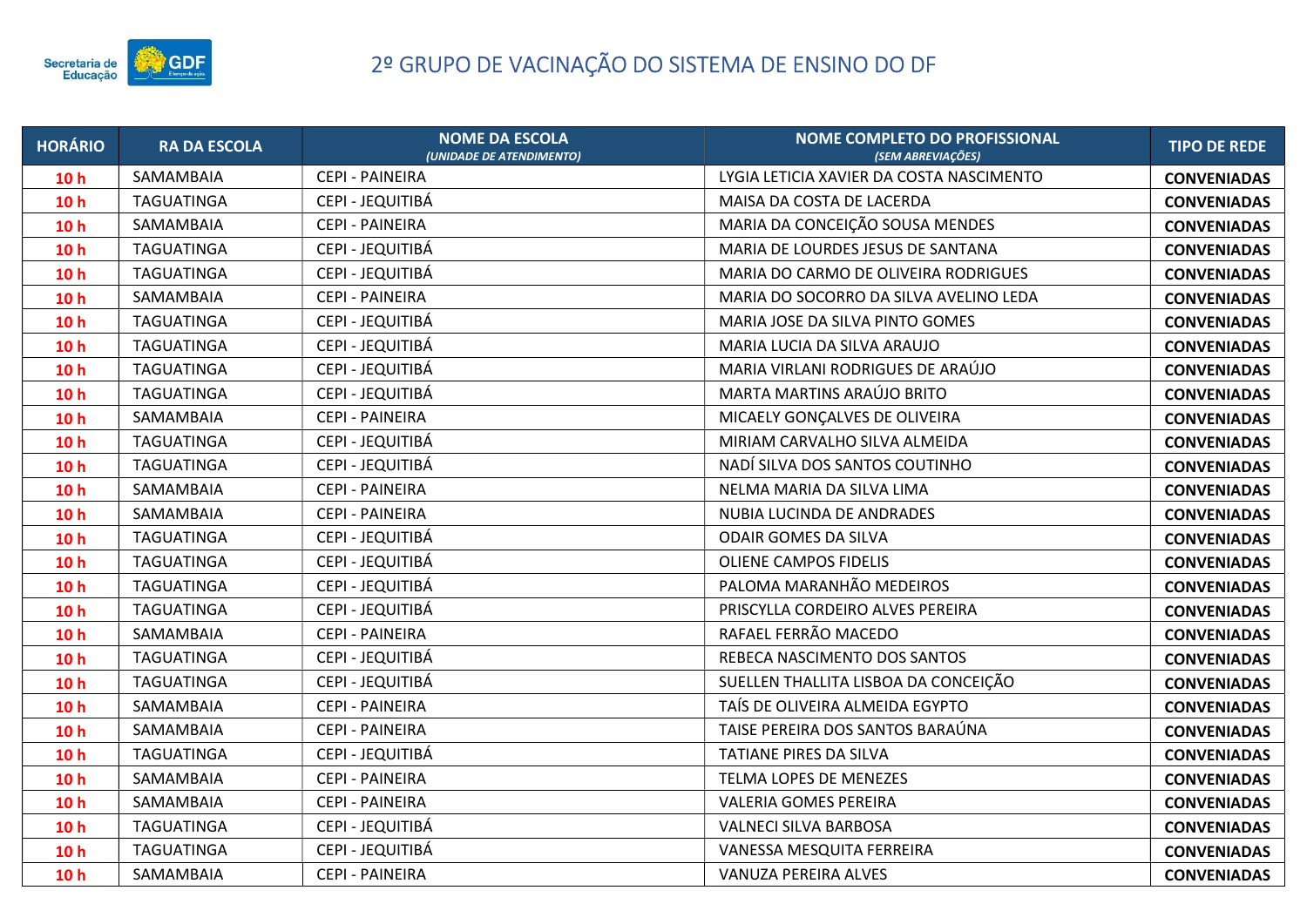

| <b>HORÁRIO</b>  | <b>RA DA ESCOLA</b> | <b>NOME DA ESCOLA</b><br>(UNIDADE DE ATENDIMENTO) | <b>NOME COMPLETO DO PROFISSIONAL</b><br>(SEM ABREVIAÇÕES) | <b>TIPO DE REDE</b> |
|-----------------|---------------------|---------------------------------------------------|-----------------------------------------------------------|---------------------|
| 10 <sub>h</sub> | TAGUATINGA          | CEPI - JEQUITIBÁ                                  | VERA LUCIA FARIAS REGO                                    | <b>CONVENIADAS</b>  |
| 10 <sub>h</sub> | SAMAMBAIA           | <b>CEPI - PAINEIRA</b>                            | VILSON ROBERTO DOS SANTOS GOMES                           | <b>CONVENIADAS</b>  |
| 10 <sub>h</sub> | TAGUATINGA          | CEPI - JEQUITIBÁ                                  | VITÓRIA FARIAS DOS SANTOS                                 | <b>CONVENIADAS</b>  |
| 10 <sub>h</sub> | TAGUATINGA          | CEPI - JEQUITIBÁ                                  | WANDERLENE FERREIRA DE OLIVEIRA                           | <b>CONVENIADAS</b>  |
| 10 <sub>h</sub> | SAMAMBAIA           | CEPI - PAINEIRA                                   | <b>WANDO FERNANDES DE DEUS</b>                            | <b>CONVENIADAS</b>  |
| 11 <sub>h</sub> | <b>GAMA</b>         | <b>CRECRE DIVINO ESPÍRITO SANTO - CCEIDES</b>     | ADRIANA FERREIRA DO NASCIMENTO                            | <b>CONVENIADAS</b>  |
| 11 <sub>h</sub> | <b>GAMA</b>         | <b>CRECRE DIVINO ESPÍRITO SANTO - CCEIDES</b>     | <b>AGIRLEIDE PAIVA DOS ANJOS</b>                          | <b>CONVENIADAS</b>  |
| 11 <sub>h</sub> | <b>GAMA</b>         | <b>CRECRE DIVINO ESPÍRITO SANTO - CCEIDES</b>     | AMANDA GOMES SILVA SALES                                  | <b>CONVENIADAS</b>  |
| 11 <sub>h</sub> | <b>GAMA</b>         | CRECRE DIVINO ESPÍRITO SANTO - CCEIDES            | ANA LAURA MEDEIROS LIMA                                   | <b>CONVENIADAS</b>  |
| 11 <sub>h</sub> | <b>GAMA</b>         | <b>CRECRE DIVINO ESPÍRITO SANTO - CCEIDES</b>     | ANA LUCIA MENDES CARVALHO                                 | <b>CONVENIADAS</b>  |
| 11 <sub>h</sub> | <b>GAMA</b>         | <b>CRECRE DIVINO ESPÍRITO SANTO - CCEIDES</b>     | ANA PAULA PAVAO FERREIRA                                  | <b>CONVENIADAS</b>  |
| 11 <sub>h</sub> | <b>GAMA</b>         | <b>CRECRE DIVINO ESPÍRITO SANTO - CCEIDES</b>     | ANNA KAROLINE FIGUEIREDO GONÇALVES                        | <b>CONVENIADAS</b>  |
| 11 <sub>h</sub> | <b>GAMA</b>         | <b>CRECRE DIVINO ESPÍRITO SANTO - CCEIDES</b>     | ARMANDO MENDES CARVALHO                                   | <b>CONVENIADAS</b>  |
| 11 <sub>h</sub> | <b>GAMA</b>         | <b>CRECRE DIVINO ESPÍRITO SANTO - CCEIDES</b>     | CLAUDILANIO BERNARDINO VIDAL                              | <b>CONVENIADAS</b>  |
| 11 <sub>h</sub> | <b>GAMA</b>         | CRECRE DIVINO ESPÍRITO SANTO - CCEIDES            | <b>CORACI DA SILVA RIBEIRO</b>                            | <b>CONVENIADAS</b>  |
| 11 <sub>h</sub> | <b>GAMA</b>         | <b>CRECRE DIVINO ESPÍRITO SANTO - CCEIDES</b>     | <b>DALILA MAGALHAES ALVES</b>                             | <b>CONVENIADAS</b>  |
| 11 <sub>h</sub> | <b>GAMA</b>         | CRECRE DIVINO ESPÍRITO SANTO - CCEIDES            | DANIELA FERREIRA SILVA                                    | <b>CONVENIADAS</b>  |
| 11 <sub>h</sub> | <b>GAMA</b>         | <b>CRECRE DIVINO ESPÍRITO SANTO - CCEIDES</b>     | DANIELLE DA CRUZ SOUSA                                    | <b>CONVENIADAS</b>  |
| 11 <sub>h</sub> | <b>GAMA</b>         | CRECRE DIVINO ESPÍRITO SANTO - CCEIDES            | DEYSE GRASIELE DE SOUZA BARBOSA                           | <b>CONVENIADAS</b>  |
| 11 <sub>h</sub> | <b>GAMA</b>         | <b>CRECRE DIVINO ESPÍRITO SANTO - CCEIDES</b>     | <b>EDNA CRISTINA ANDRE</b>                                | <b>CONVENIADAS</b>  |
| 11 <sub>h</sub> | <b>GAMA</b>         | <b>CRECRE DIVINO ESPÍRITO SANTO - CCEIDES</b>     | EDUARDO SALUSTIANO DA SILVA SOUSA                         | <b>CONVENIADAS</b>  |
| 11 <sub>h</sub> | <b>GAMA</b>         | <b>CRECRE DIVINO ESPÍRITO SANTO - CCEIDES</b>     | ELIANA MARTINS CANABRAVA                                  | <b>CONVENIADAS</b>  |
| 11 <sub>h</sub> | <b>GAMA</b>         | CRECRE DIVINO ESPÍRITO SANTO - CCEIDES            | <b>ERICA CARDOSO FREIRE</b>                               | <b>CONVENIADAS</b>  |
| 11 <sub>h</sub> | <b>GAMA</b>         | <b>CRECRE DIVINO ESPÍRITO SANTO - CCEIDES</b>     | EUSILENE ANDRADE DO NASCIMENTO                            | <b>CONVENIADAS</b>  |
| 11 <sub>h</sub> | <b>GAMA</b>         | CRECRE DIVINO ESPÍRITO SANTO - CCEIDES            | <b>GERUZA LIRA DE PAIVA</b>                               | <b>CONVENIADAS</b>  |
| 11 <sub>h</sub> | <b>GAMA</b>         | CRECRE DIVINO ESPÍRITO SANTO - CCEIDES            | <b>GISELIA DE JESUS PEREIRA DOS SANTOS</b>                | <b>CONVENIADAS</b>  |
| 11 <sub>h</sub> | <b>GAMA</b>         | CRECRE DIVINO ESPÍRITO SANTO - CCEIDES            | IZABELLE MARIA DE SANTANA NASCIMENTO                      | <b>CONVENIADAS</b>  |
| 11 <sub>h</sub> | <b>GAMA</b>         | <b>CRECRE DIVINO ESPÍRITO SANTO - CCEIDES</b>     | <b>JACIRA MARTINS DE SOUZA</b>                            | <b>CONVENIADAS</b>  |
| 11 <sub>h</sub> | <b>GAMA</b>         | CRECRE DIVINO ESPÍRITO SANTO - CCEIDES            | <b>JESSICA FONSECA DE SOUZA</b>                           | <b>CONVENIADAS</b>  |
| 11 <sub>h</sub> | <b>GAMA</b>         | <b>CRECRE DIVINO ESPÍRITO SANTO - CCEIDES</b>     | JOANA ALVES DA GAMA                                       | <b>CONVENIADAS</b>  |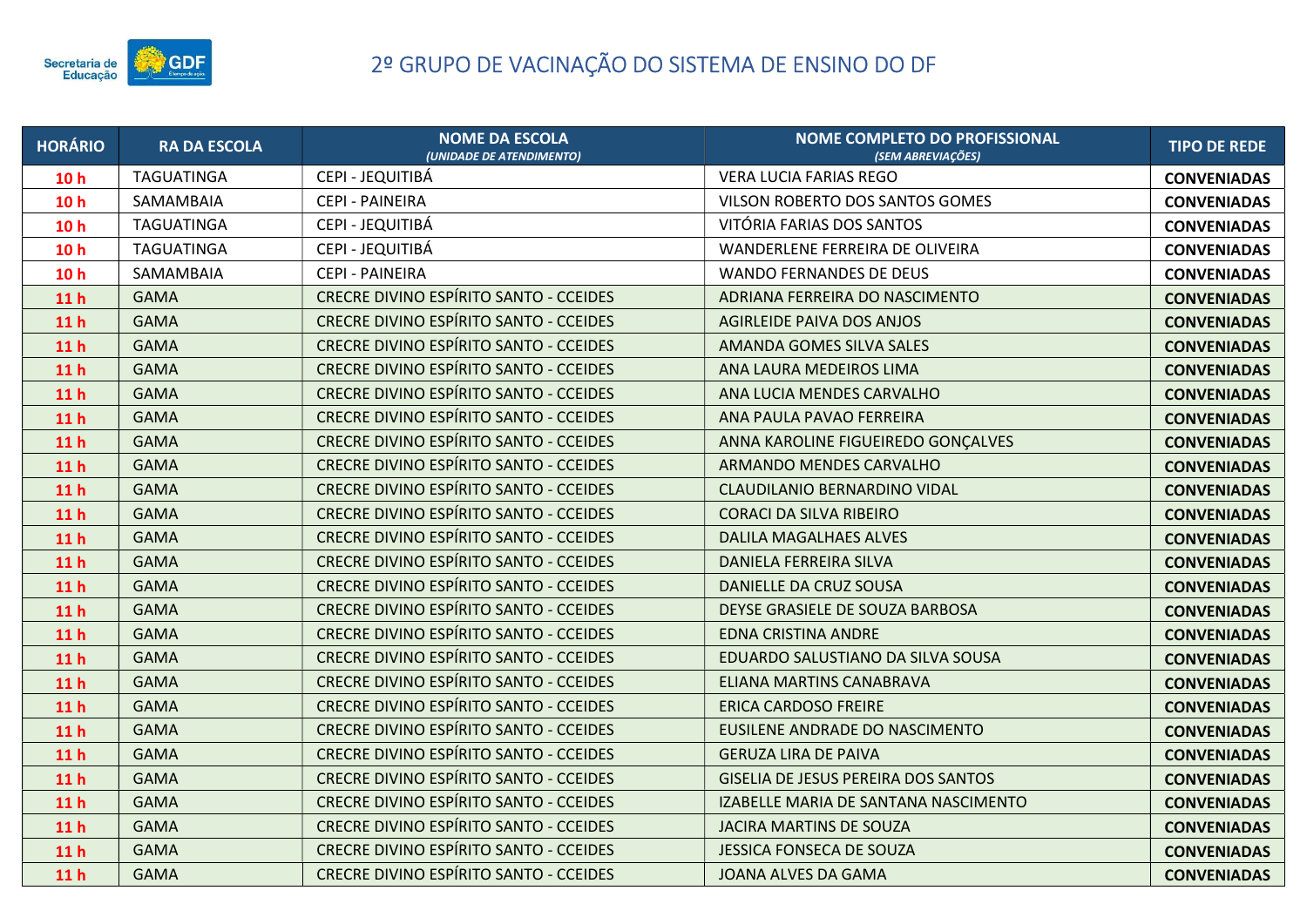

| <b>HORÁRIO</b>  | <b>RA DA ESCOLA</b> | <b>NOME DA ESCOLA</b><br>(UNIDADE DE ATENDIMENTO) | NOME COMPLETO DO PROFISSIONAL<br>(SEM ABREVIAÇÕES) | <b>TIPO DE REDE</b> |
|-----------------|---------------------|---------------------------------------------------|----------------------------------------------------|---------------------|
| 11 <sub>h</sub> | <b>GAMA</b>         | <b>CRECRE DIVINO ESPÍRITO SANTO - CCEIDES</b>     | <b>KAROLINE BARBOSA DUTRA</b>                      | <b>CONVENIADAS</b>  |
| 11 <sub>h</sub> | <b>GAMA</b>         | <b>CRECRE DIVINO ESPÍRITO SANTO - CCEIDES</b>     | KATIA DAIANE SALES DE OLIVEIRA LIMA                | <b>CONVENIADAS</b>  |
| 11 <sub>h</sub> | <b>GAMA</b>         | <b>CRECRE DIVINO ESPÍRITO SANTO - CCEIDES</b>     | LETICIA CAVALCANTE DE ANDRADE QUEIROZ PI           | <b>CONVENIADAS</b>  |
| 11 <sub>h</sub> | <b>GAMA</b>         | <b>CRECRE DIVINO ESPÍRITO SANTO - CCEIDES</b>     | LUCILENE SOUSA DO NASCIMENTO MEDEIROS              | <b>CONVENIADAS</b>  |
| 11 <sub>h</sub> | <b>GAMA</b>         | CRECRE DIVINO ESPÍRITO SANTO - CCEIDES            | LUDMILLA OLIVEIRA DE ALMEIDA LIMA                  | <b>CONVENIADAS</b>  |
| 11 <sub>h</sub> | <b>GAMA</b>         | <b>CRECRE DIVINO ESPÍRITO SANTO - CCEIDES</b>     | <b>MAIZA NASCIMENTO DE JESUS</b>                   | <b>CONVENIADAS</b>  |
| 11 <sub>h</sub> | <b>GAMA</b>         | <b>CRECRE DIVINO ESPÍRITO SANTO - CCEIDES</b>     | MARCIA MONTEIRO LIMA DE OLIVEIRA                   | <b>CONVENIADAS</b>  |
| 11 <sub>h</sub> | <b>GAMA</b>         | CRECRE DIVINO ESPÍRITO SANTO - CCEIDES            | MARIA JUSSARA MARTINS DE SOUZA                     | <b>CONVENIADAS</b>  |
| 11 <sub>h</sub> | <b>GAMA</b>         | CRECRE DIVINO ESPÍRITO SANTO - CCEIDES            | MARIA RUBENILDA DA SILVA SALES                     | <b>CONVENIADAS</b>  |
| 11 <sub>h</sub> | <b>GAMA</b>         | CRECRE DIVINO ESPÍRITO SANTO - CCEIDES            | MARIZANIA BARREIRA ALVES                           | <b>CONVENIADAS</b>  |
| 11 <sub>h</sub> | <b>GAMA</b>         | <b>CRECRE DIVINO ESPÍRITO SANTO - CCEIDES</b>     | NADIA DE ARAUJO FERREIRA DA SILVA                  | <b>CONVENIADAS</b>  |
| 11 <sub>h</sub> | <b>GAMA</b>         | CRECRE DIVINO ESPÍRITO SANTO - CCEIDES            | PALOMA ALVES MAGALHAES                             | <b>CONVENIADAS</b>  |
| 11 <sub>h</sub> | <b>GAMA</b>         | <b>CRECRE DIVINO ESPÍRITO SANTO - CCEIDES</b>     | RAPHAEL DE SOUZA COSTA ROMEIRO                     | <b>CONVENIADAS</b>  |
| 11 <sub>h</sub> | <b>GAMA</b>         | CRECRE DIVINO ESPÍRITO SANTO - CCEIDES            | RAQUEL AMORIN VIEIRA                               | <b>CONVENIADAS</b>  |
| 11 <sub>h</sub> | <b>GAMA</b>         | <b>CRECRE DIVINO ESPÍRITO SANTO - CCEIDES</b>     | RAQUEL PEREIRA DE AGUIAR                           | <b>CONVENIADAS</b>  |
| 11 <sub>h</sub> | <b>GAMA</b>         | CRECRE DIVINO ESPÍRITO SANTO - CCEIDES            | REBECA CAVALCANTE DE ANDRADE VIEIRA                | <b>CONVENIADAS</b>  |
| 11 <sub>h</sub> | <b>GAMA</b>         | <b>CRECRE DIVINO ESPÍRITO SANTO - CCEIDES</b>     | RHAYRA DE SOUSA LUNA DA SILVA                      | <b>CONVENIADAS</b>  |
| 11 <sub>h</sub> | <b>GAMA</b>         | <b>CRECRE DIVINO ESPÍRITO SANTO - CCEIDES</b>     | ROBERTA RODRIGUES DA SILVA                         | <b>CONVENIADAS</b>  |
| 11 <sub>h</sub> | <b>GAMA</b>         | <b>CRECRE DIVINO ESPÍRITO SANTO - CCEIDES</b>     | ROBSON SOUZA DA SILVA                              | <b>CONVENIADAS</b>  |
| 11 <sub>h</sub> | <b>GAMA</b>         | CRECRE DIVINO ESPÍRITO SANTO - CCEIDES            | ROSANE MADALENA DE CASTRO GONTIJO                  | <b>CONVENIADAS</b>  |
| 11 <sub>h</sub> | <b>GAMA</b>         | <b>CRECRE DIVINO ESPÍRITO SANTO - CCEIDES</b>     | SARAH SAMYRA SOUSA SILVA                           | <b>CONVENIADAS</b>  |
| 11 <sub>h</sub> | <b>GAMA</b>         | CRECRE DIVINO ESPÍRITO SANTO - CCEIDES            | SAVIA CAVALCANTE DE ANDRADE                        | <b>CONVENIADAS</b>  |
| 11 <sub>h</sub> | <b>GAMA</b>         | <b>CRECRE DIVINO ESPÍRITO SANTO - CCEIDES</b>     | SHIRLANE GUEDES DA SILVA                           | <b>CONVENIADAS</b>  |
| 11 <sub>h</sub> | <b>GAMA</b>         | <b>CRECRE DIVINO ESPÍRITO SANTO - CCEIDES</b>     | SIDCLEI BISPO DE SENA                              | <b>CONVENIADAS</b>  |
| 11 <sub>h</sub> | <b>GAMA</b>         | CRECRE DIVINO ESPÍRITO SANTO - CCEIDES            | SILVANETE SOUSA MEDEIROS TEIXEIRA                  | <b>CONVENIADAS</b>  |
| 11 <sub>h</sub> | <b>GAMA</b>         | <b>CRECRE DIVINO ESPÍRITO SANTO - CCEIDES</b>     | SIMONE RODRIGUES DA SILVEIRA                       | <b>CONVENIADAS</b>  |
| 11 <sub>h</sub> | <b>GAMA</b>         | CRECRE DIVINO ESPÍRITO SANTO - CCEIDES            | TAYANE KAROLINE RODRIGUES RAMOS                    | <b>CONVENIADAS</b>  |
| 11 <sub>h</sub> | <b>GAMA</b>         | <b>CRECRE DIVINO ESPÍRITO SANTO - CCEIDES</b>     | <b>THAYNA TORQUATO ALVES</b>                       | <b>CONVENIADAS</b>  |
| 11 <sub>h</sub> | <b>GAMA</b>         | CRECRE DIVINO ESPÍRITO SANTO - CCEIDES            | TICIANE MARINHO DE QUEIROZ                         | <b>CONVENIADAS</b>  |
| 11 <sub>h</sub> | <b>GAMA</b>         | <b>CRECRE DIVINO ESPÍRITO SANTO - CCEIDES</b>     | <b>VANESSA PRAXEDES SILVA</b>                      | <b>CONVENIADAS</b>  |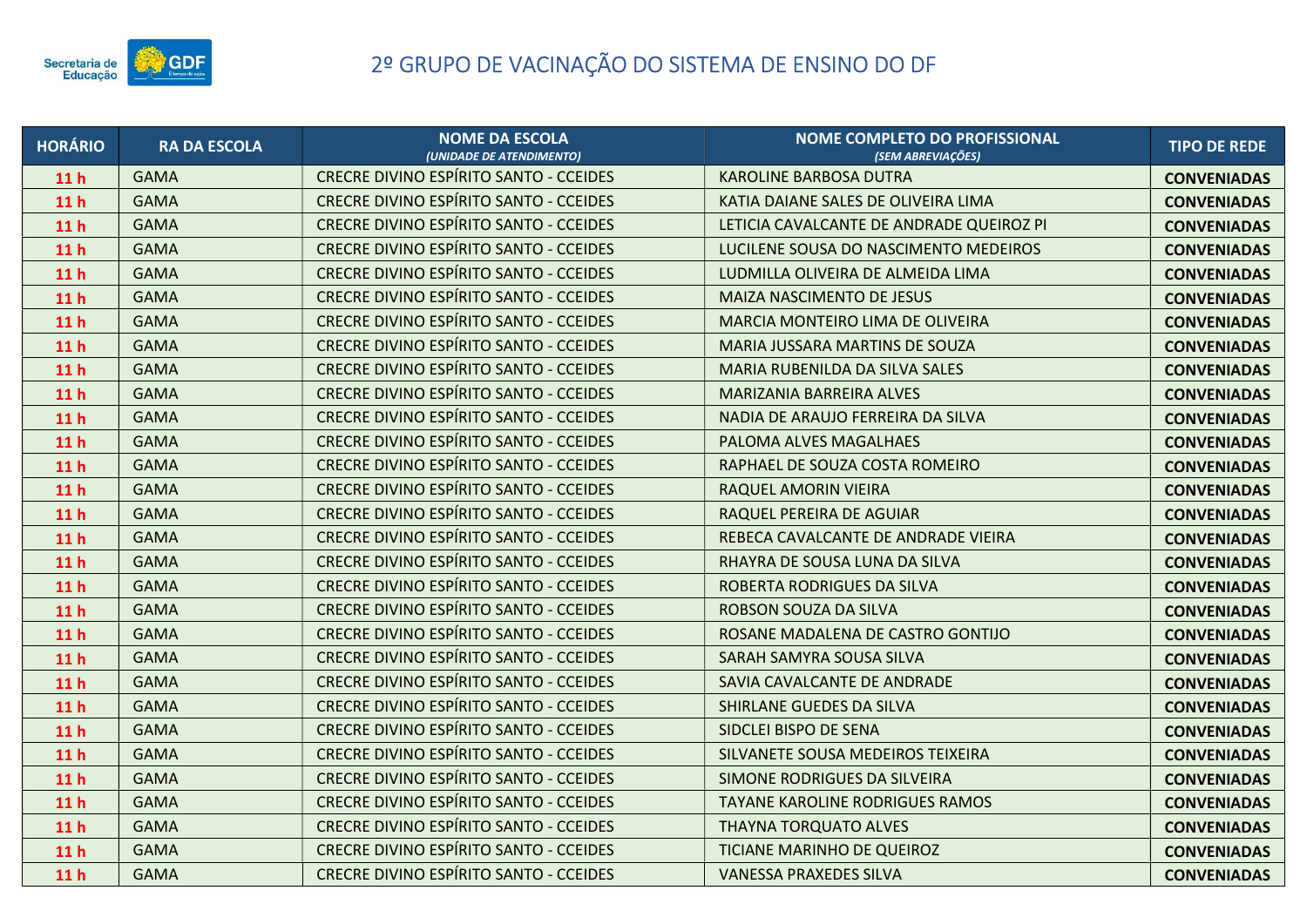

| <b>HORÁRIO</b>  | <b>RA DA ESCOLA</b>                 | <b>NOME DA ESCOLA</b><br>(UNIDADE DE ATENDIMENTO) | NOME COMPLETO DO PROFISSIONAL<br>(SEM ABREVIAÇÕES) | <b>TIPO DE REDE</b> |
|-----------------|-------------------------------------|---------------------------------------------------|----------------------------------------------------|---------------------|
| 11 <sub>h</sub> | <b>GAMA</b>                         | <b>CRECRE DIVINO ESPÍRITO SANTO - CCEIDES</b>     | <b>VERONICA MARIA DA SILVA</b>                     | <b>CONVENIADAS</b>  |
| 11 <sub>h</sub> | <b>GAMA</b>                         | <b>CRECRE DIVINO ESPÍRITO SANTO - CCEIDES</b>     | WESLEY PEREIRA DE OLIVEIRA SILVA                   | <b>CONVENIADAS</b>  |
| 11 <sub>h</sub> | <b>GAMA</b>                         | <b>CRECRE DIVINO ESPÍRITO SANTO - CCEIDES</b>     | YARA KELLY DOS SANTOS SILVA                        | <b>CONVENIADAS</b>  |
| 11 <sub>h</sub> | <b>GAMA</b>                         | <b>CRECRE DIVINO ESPÍRITO SANTO - CCEIDES</b>     | ZELIA CORREA SANTANA                               | <b>CONVENIADAS</b>  |
| 12 <sub>h</sub> | <b>RECANTO DAS EMAS</b>             | ESCOLA DE EDUCAÇÃO INFANTIL COCRIS                | ADENALDO HERCULANO DE SOUSA                        | <b>CONVENIADAS</b>  |
| 12h             | <b>NÚCLEO</b><br><b>BANDEIRANTE</b> | <b>CRECHE IRMA ELVIRA</b>                         | ADRIANA DA SILVA                                   | <b>CONVENIADAS</b>  |
| 12 <sub>h</sub> | <b>RECANTO DAS EMAS</b>             | ESCOLA DE EDUCAÇÃO INFANTIL COCRIS                | ADRIANA NARCISO DOS SANTOS SANTIAGO                | <b>CONVENIADAS</b>  |
| 12 <sub>h</sub> | <b>RECANTO DAS EMAS</b>             | ESCOLA DE EDUCAÇÃO INFANTIL COCRIS                | ADRIANA SANTOS DA SILVA.                           | <b>CONVENIADAS</b>  |
| 12 <sub>h</sub> | <b>RECANTO DAS EMAS</b>             | ESCOLA DE EDUCAÇÃO INFANTIL COCRIS                | ALEXANDRE ALVES MELO                               | <b>CONVENIADAS</b>  |
| 12h             | RECANTO DAS EMAS                    | ESCOLA DE EDUCAÇÃO INFANTIL COCRIS                | ALISSANDRA DA SILVA SOUZA GOMES                    | <b>CONVENIADAS</b>  |
| 12 <sub>h</sub> | RECANTO DAS EMAS                    | ESCOLA DE EDUCAÇÃO INFANTIL COCRIS                | AMANDA FERREIRA DE AMORIM CAETANO                  | <b>CONVENIADAS</b>  |
| 12h             | <b>RECANTO DAS EMAS</b>             | ESCOLA DE EDUCAÇÃO INFANTIL COCRIS                | ANA ALICE DOS SANTOS SILVA                         | <b>CONVENIADAS</b>  |
| 12 <sub>h</sub> | RECANTO DAS EMAS                    | ESCOLA DE EDUCAÇÃO INFANTIL COCRIS                | ANA CARLA DA SILVA ARAÚJO                          | <b>CONVENIADAS</b>  |
| 12 <sub>h</sub> | RECANTO DAS EMAS                    | ESCOLA DE EDUCAÇÃO INFANTIL COCRIS                | ANA PAULA ARAÚJO DA SILVA                          | <b>CONVENIADAS</b>  |
| 12 <sub>h</sub> | RECANTO DAS EMAS                    | ESCOLA DE EDUCAÇÃO INFANTIL COCRIS                | ANA PAULA BATISTA FREITAS                          | <b>CONVENIADAS</b>  |
| 12 <sub>h</sub> | RECANTO DAS EMAS                    | ESCOLA DE EDUCAÇÃO INFANTIL COCRIS                | ANALECIA SOUZA LOIOLA MARINHO                      | <b>CONVENIADAS</b>  |
| 12 <sub>h</sub> | RECANTO DAS EMAS                    | ESCOLA DE EDUCAÇÃO INFANTIL COCRIS                | ANDREIA CRISTISTINA CHAGAS DE SOUZA                | <b>CONVENIADAS</b>  |
| 12 <sub>h</sub> | <b>NÚCLEO</b><br>BANDEIRANTE        | <b>CRECHE IRMA ELVIRA</b>                         | ANDRELIANA GOMES DA SILVA COSTA                    | <b>CONVENIADAS</b>  |
| 12 <sub>h</sub> | <b>NÚCLEO</b><br>BANDEIRANTE        | <b>CRECHE IRMA ELVIRA</b>                         | ANDRESSA CRISTINA PEEREIRA DA SILVA                | <b>CONVENIADAS</b>  |
| 12 <sub>h</sub> | <b>NÚCLEO</b><br>BANDEIRANTE        | <b>CRECHE IRMA ELVIRA</b>                         | ARTHEMIA LARISSA DE SOUZA REIS SANTOS              | <b>CONVENIADAS</b>  |
| 12 <sub>h</sub> | NÚCLEO<br>BANDEIRANTE               | <b>CRECHE IRMA ELVIRA</b>                         | CAMILA CARLA DE SOUZA                              | <b>CONVENIADAS</b>  |
| 12 <sub>h</sub> | <b>RECANTO DAS EMAS</b>             | ESCOLA DE EDUCAÇÃO INFANTIL COCRIS                | CARLOS HENRIQUE DA SILVA JUBÉ                      | <b>CONVENIADAS</b>  |
| 12 <sub>h</sub> | RECANTO DAS EMAS                    | ESCOLA DE EDUCAÇÃO INFANTIL COCRIS                | CAROLINE LIMA SILVA                                | <b>CONVENIADAS</b>  |
| 12 <sub>h</sub> | <b>NÚCLEO</b><br>BANDEIRANTE        | <b>CRECHE IRMA ELVIRA</b>                         | <b>CINTIA MARTINS DE NOVAIS</b>                    | <b>CONVENIADAS</b>  |
| 12 <sub>h</sub> | NÚCLEO<br>BANDEIRANTE               | <b>CRECHE IRMA ELVIRA</b>                         | <b>CLEOCILENE VIANA FERREIRA</b>                   | <b>CONVENIADAS</b>  |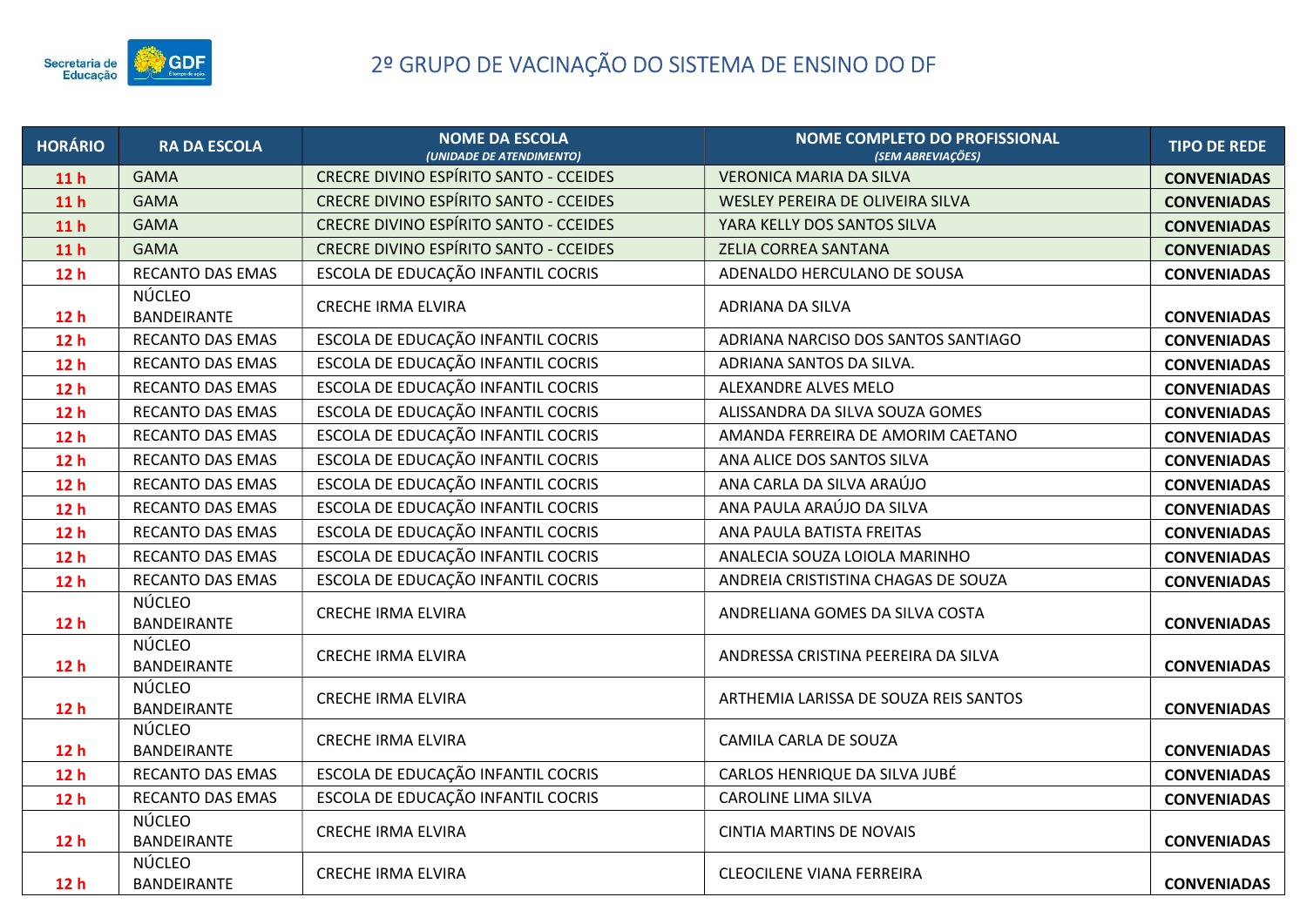

| <b>HORÁRIO</b>  | <b>RA DA ESCOLA</b>                 | <b>NOME DA ESCOLA</b><br>(UNIDADE DE ATENDIMENTO) | <b>NOME COMPLETO DO PROFISSIONAL</b><br>(SEM ABREVIAÇÕES) | <b>TIPO DE REDE</b> |
|-----------------|-------------------------------------|---------------------------------------------------|-----------------------------------------------------------|---------------------|
| 12 <sub>h</sub> | <b>NÚCLEO</b><br>BANDEIRANTE        | <b>CRECHE IRMA ELVIRA</b>                         | DALVANIRA SAMPAIO FEREIRA                                 | <b>CONVENIADAS</b>  |
| 12h             | RECANTO DAS EMAS                    | ESCOLA DE EDUCAÇÃO INFANTIL COCRIS                | DEBORA SILVA VIDAL                                        | <b>CONVENIADAS</b>  |
| 12 <sub>h</sub> | RECANTO DAS EMAS                    | ESCOLA DE EDUCAÇÃO INFANTIL COCRIS                | DEISY DA COSTA E SILVA                                    | <b>CONVENIADAS</b>  |
| 12h             | RECANTO DAS EMAS                    | ESCOLA DE EDUCAÇÃO INFANTIL COCRIS                | DIAMES MACEDO MORAES                                      | <b>CONVENIADAS</b>  |
| 12h             | RECANTO DAS EMAS                    | ESCOLA DE EDUCAÇÃO INFANTIL COCRIS                | EDILENE BEZERRA DE LIMA GUSMÃO                            | <b>CONVENIADAS</b>  |
| 12h             | <b>RECANTO DAS EMAS</b>             | ESCOLA DE EDUCAÇÃO INFANTIL COCRIS                | EDILENE DE MORAIS CARNEIRO                                | <b>CONVENIADAS</b>  |
| 12 <sub>h</sub> | RECANTO DAS EMAS                    | ESCOLA DE EDUCAÇÃO INFANTIL COCRIS                | EDIVANIA MARIA DE ARAÚJO                                  | <b>CONVENIADAS</b>  |
| 12 <sub>h</sub> | <b>NÚCLEO</b><br>BANDEIRANTE        | <b>CRECHE IRMA ELVIRA</b>                         | EDNALVA CARVALHO ESPINDOLA                                | <b>CONVENIADAS</b>  |
| 12 <sub>h</sub> | <b>RECANTO DAS EMAS</b>             | ESCOLA DE EDUCAÇÃO INFANTIL COCRIS                | <b>ELENICE BISPO MARTINS</b>                              | <b>CONVENIADAS</b>  |
| 12 <sub>h</sub> | RECANTO DAS EMAS                    | ESCOLA DE EDUCAÇÃO INFANTIL COCRIS                | <b>ELIANE MONTEIRO</b>                                    | <b>CONVENIADAS</b>  |
| 12 <sub>h</sub> | <b>NÚCLEO</b><br><b>BANDEIRANTE</b> | <b>CRECHE IRMA ELVIRA</b>                         | ELIZIONETE GONZAGA DA PENHA SOUSA                         | <b>CONVENIADAS</b>  |
| 12 <sub>h</sub> | <b>NÚCLEO</b><br>BANDEIRANTE        | <b>CRECHE IRMA ELVIRA</b>                         | ERICARLAS OLIVEIRA DA SILVA                               | <b>CONVENIADAS</b>  |
| 12 <sub>h</sub> | <b>NÚCLEO</b><br>BANDEIRANTE        | <b>CRECHE IRMA ELVIRA</b>                         | <b>ESTER SOARES NASCIMENTO</b>                            | <b>CONVENIADAS</b>  |
| 12 <sub>h</sub> | RECANTO DAS EMAS                    | ESCOLA DE EDUCAÇÃO INFANTIL COCRIS                | EVELYN ARAUJO DOS SANTOS                                  | <b>CONVENIADAS</b>  |
| 12h             | NÚCLEO<br>BANDEIRANTE               | <b>CRECHE IRMA ELVIRA</b>                         | FABIANA DA SILVA FONSECA                                  | <b>CONVENIADAS</b>  |
| 12 <sub>h</sub> | RECANTO DAS EMAS                    | ESCOLA DE EDUCAÇÃO INFANTIL COCRIS                | FERNANDA PEREIRA LOBO                                     | <b>CONVENIADAS</b>  |
| 12h             | <b>RECANTO DAS EMAS</b>             | ESCOLA DE EDUCAÇÃO INFANTIL COCRIS                | FILIPE ALISSON VAZ DA SILVA OLIVEIRA                      | <b>CONVENIADAS</b>  |
| 12 <sub>h</sub> | RECANTO DAS EMAS                    | ESCOLA DE EDUCAÇÃO INFANTIL COCRIS                | FRANCILANGIA RODRIGUES DE CARVALHO SILVA                  | <b>CONVENIADAS</b>  |
| 12 <sub>h</sub> | <b>NÚCLEO</b><br>BANDEIRANTE        | <b>CRECHE IRMA ELVIRA</b>                         | FRANCILDA DE SOUSA NASCIMENTO                             | <b>CONVENIADAS</b>  |
| 12 <sub>h</sub> | <b>NÚCLEO</b><br>BANDEIRANTE        | <b>CRECHE IRMA ELVIRA</b>                         | FRANCISCA VIEIRA DA SILVA                                 | <b>CONVENIADAS</b>  |
| 12 <sub>h</sub> | <b>RECANTO DAS EMAS</b>             | ESCOLA DE EDUCAÇÃO INFANTIL COCRIS                | <b>GILDEON SOUSA SANTOS</b>                               | <b>CONVENIADAS</b>  |
| 12 <sub>h</sub> | RECANTO DAS EMAS                    | ESCOLA DE EDUCAÇÃO INFANTIL COCRIS                | <b>GREEYCIELEN PROCOPIO SIMÕES</b>                        | <b>CONVENIADAS</b>  |
| 12 <sub>h</sub> | <b>RECANTO DAS EMAS</b>             | ESCOLA DE EDUCAÇÃO INFANTIL COCRIS                | HOZANEIDE SANTOS RODRIGUES                                | <b>CONVENIADAS</b>  |
| 12h             | RECANTO DAS EMAS                    | ESCOLA DE EDUCAÇÃO INFANTIL COCRIS                | <b>IVONILCE PEREIRA RAMOS</b>                             | <b>CONVENIADAS</b>  |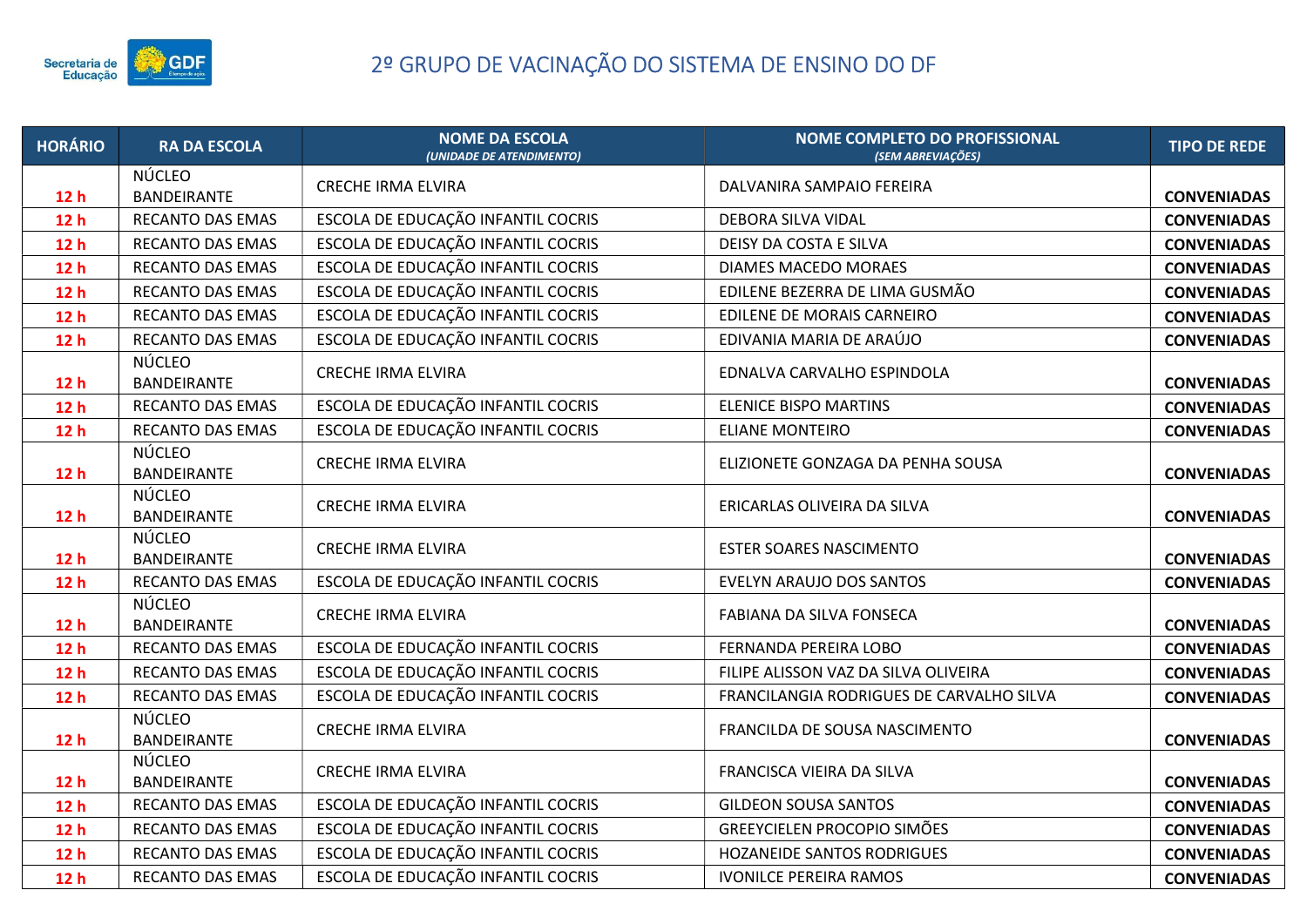

| <b>HORÁRIO</b>  | <b>RA DA ESCOLA</b>                 | <b>NOME DA ESCOLA</b><br>(UNIDADE DE ATENDIMENTO) | <b>NOME COMPLETO DO PROFISSIONAL</b><br>(SEM ABREVIAÇÕES) | <b>TIPO DE REDE</b> |
|-----------------|-------------------------------------|---------------------------------------------------|-----------------------------------------------------------|---------------------|
| 12h             | NÚCLEO<br><b>BANDEIRANTE</b>        | <b>CRECHE IRMA ELVIRA</b>                         | JEISIELLEN DA SILVA COSTA GEREMIAS                        | <b>CONVENIADAS</b>  |
| 12h             | <b>RECANTO DAS EMAS</b>             | ESCOLA DE EDUCAÇÃO INFANTIL COCRIS                | JULLY DA SILVA SUPRIANO                                   | <b>CONVENIADAS</b>  |
| 12 <sub>h</sub> | RECANTO DAS EMAS                    | ESCOLA DE EDUCAÇÃO INFANTIL COCRIS                | JURACI CHIMENDES DE SÁ                                    | <b>CONVENIADAS</b>  |
| 12 <sub>h</sub> | RECANTO DAS EMAS                    | ESCOLA DE EDUCAÇÃO INFANTIL COCRIS                | KARLA TATIANA ARAÚJO DOS SANTOS                           | <b>CONVENIADAS</b>  |
| 12 <sub>h</sub> | NÚCLEO<br>BANDEIRANTE               | <b>CRECHE IRMA ELVIRA</b>                         | KASSIA REZENDE DOS SANTOS RIBEIRO                         | <b>CONVENIADAS</b>  |
| 12 <sub>h</sub> | <b>RECANTO DAS EMAS</b>             | ESCOLA DE EDUCAÇÃO INFANTIL COCRIS                | <b>KEYLA SILVA GOMES</b>                                  | <b>CONVENIADAS</b>  |
| 12 <sub>h</sub> | <b>NÚCLEO</b><br>BANDEIRANTE        | <b>CRECHE IRMA ELVIRA</b>                         | LAUDICÉLIA BIBIANA                                        | <b>CONVENIADAS</b>  |
| 12 <sub>h</sub> | <b>NÚCLEO</b><br>BANDEIRANTE        | <b>CRECHE IRMA ELVIRA</b>                         | LETICIA RAFAELA SILVA DE VASCONCELOS                      | <b>CONVENIADAS</b>  |
| 12h             | RECANTO DAS EMAS                    | ESCOLA DE EDUCAÇÃO INFANTIL COCRIS                | LINDA INÊS DO NASCIMENTO                                  | <b>CONVENIADAS</b>  |
| 12 <sub>h</sub> | RECANTO DAS EMAS                    | ESCOLA DE EDUCAÇÃO INFANTIL COCRIS                | LUSINAIDE DA SILVA OLIVEIRA SOUZA                         | <b>CONVENIADAS</b>  |
| 12 <sub>h</sub> | RECANTO DAS EMAS                    | ESCOLA DE EDUCAÇÃO INFANTIL COCRIS                | MANOEL EDUARDO SANTOS                                     | <b>CONVENIADAS</b>  |
| 12h             | RECANTO DAS EMAS                    | ESCOLA DE EDUCAÇÃO INFANTIL COCRIS                | MARIA ALDENI DE PAIVA                                     | <b>CONVENIADAS</b>  |
| 12h             | <b>NÚCLEO</b><br><b>BANDEIRANTE</b> | <b>CRECHE IRMA ELVIRA</b>                         | MARIA ANITA SANTANA FILHO                                 | <b>CONVENIADAS</b>  |
| 12h             | NÚCLEO<br>BANDEIRANTE               | <b>CRECHE IRMA ELVIRA</b>                         | MARIA APARECIDA DE FATIMA SILVA                           | <b>CONVENIADAS</b>  |
| 12h             | RECANTO DAS EMAS                    | ESCOLA DE EDUCAÇÃO INFANTIL COCRIS                | MARIA CAMPOS ROCHA GOMES                                  | <b>CONVENIADAS</b>  |
| 12 <sub>h</sub> | <b>NÚCLEO</b><br>BANDEIRANTE        | <b>CRECHE IRMA ELVIRA</b>                         | MARIA DO SANTOS MOURA COUTINHO                            | <b>CONVENIADAS</b>  |
| 12 <sub>h</sub> | RECANTO DAS EMAS                    | ESCOLA DE EDUCAÇÃO INFANTIL COCRIS                | MARIA ELIANE DOS SANTOS SANTANA                           | <b>CONVENIADAS</b>  |
| 12h             | RECANTO DAS EMAS                    | ESCOLA DE EDUCAÇÃO INFANTIL COCRIS                | <b>MARIA JOSE RODRIGUES PIRES</b>                         | <b>CONVENIADAS</b>  |
| 12h             | RECANTO DAS EMAS                    | ESCOLA DE EDUCAÇÃO INFANTIL COCRIS                | MARILENE BARBOSA DOS SANTOS                               | <b>CONVENIADAS</b>  |
| 12 <sub>h</sub> | RECANTO DAS EMAS                    | ESCOLA DE EDUCAÇÃO INFANTIL COCRIS                | MARTA FREIRE PEREIRA                                      | <b>CONVENIADAS</b>  |
| 12h             | NÚCLEO<br>BANDEIRANTE               | <b>CRECHE IRMA ELVIRA</b>                         | MICHELE MENDES FERNANDES                                  | <b>CONVENIADAS</b>  |
| 12 <sub>h</sub> | <b>NÚCLEO</b><br>BANDEIRANTE        | <b>CRECHE IRMA ELVIRA</b>                         | MICHELLE APAECIDA PERERIA DA SILVA                        | <b>CONVENIADAS</b>  |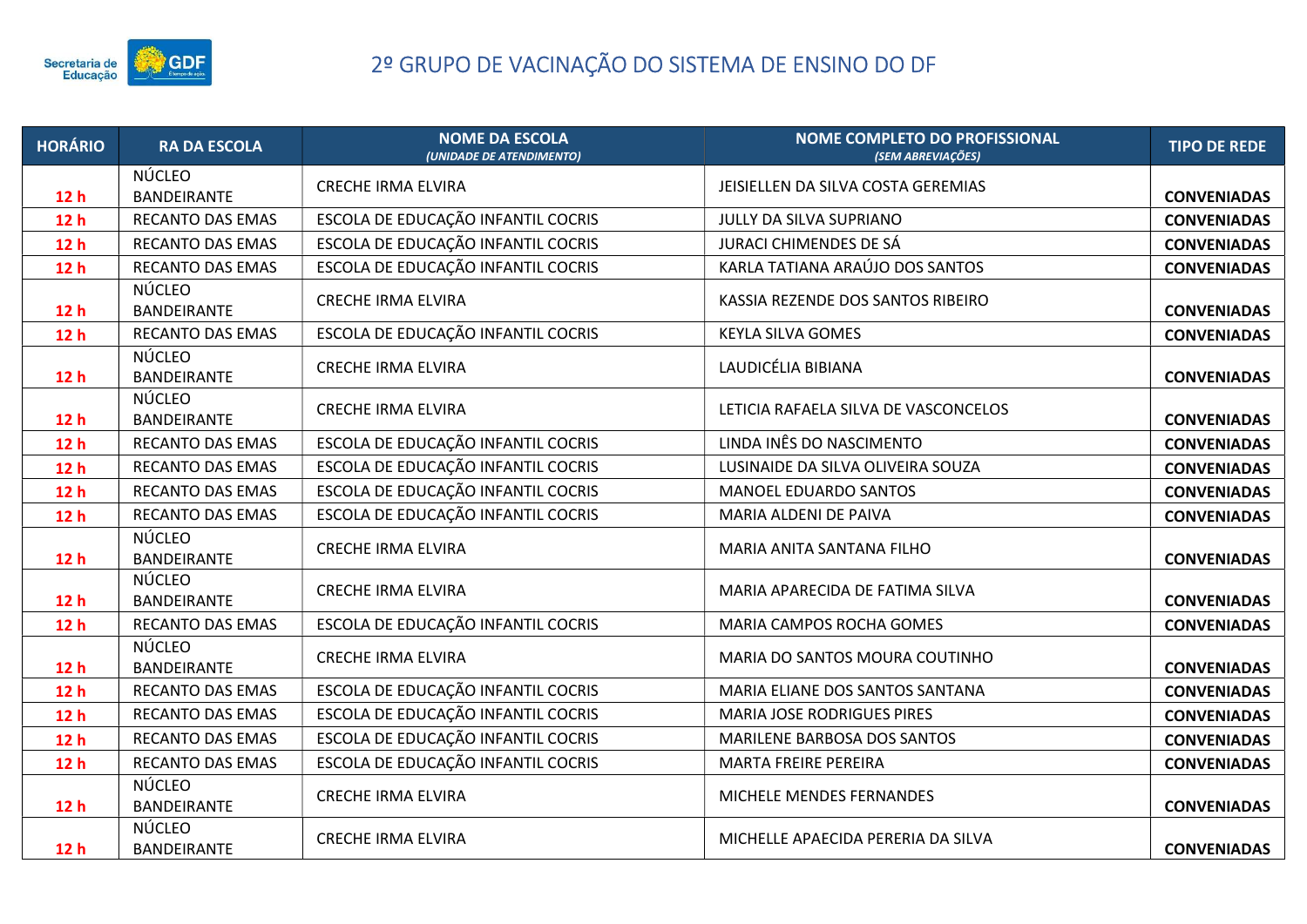

| <b>HORÁRIO</b>  | <b>RA DA ESCOLA</b>          | <b>NOME DA ESCOLA</b><br>(UNIDADE DE ATENDIMENTO) | <b>NOME COMPLETO DO PROFISSIONAL</b><br>(SEM ABREVIAÇÕES) | <b>TIPO DE REDE</b> |
|-----------------|------------------------------|---------------------------------------------------|-----------------------------------------------------------|---------------------|
| 12 <sub>h</sub> | NÚCLEO<br><b>BANDEIRANTE</b> | <b>CRECHE IRMA ELVIRA</b>                         | MILENA SOFIA PERERIA DA SILVA SOBREIRA                    | <b>CONVENIADAS</b>  |
| 12h             | RECANTO DAS EMAS             | ESCOLA DE EDUCAÇÃO INFANTIL COCRIS                | NAGELA CARVALHO DE ARAUJO MOREIRA                         | <b>CONVENIADAS</b>  |
| 12 <sub>h</sub> | RECANTO DAS EMAS             | ESCOLA DE EDUCAÇÃO INFANTIL COCRIS                | NAILDE BATISTA DA SILVA E SOUSA                           | <b>CONVENIADAS</b>  |
| 12 <sub>h</sub> | RECANTO DAS EMAS             | ESCOLA DE EDUCAÇÃO INFANTIL COCRIS                | NEUMA VIANA DOS SANTOS                                    | <b>CONVENIADAS</b>  |
| 12h             | <b>NÚCLEO</b><br>BANDEIRANTE | <b>CRECHE IRMA ELVIRA</b>                         | PALOMA FERREIRA DA SILVA                                  | <b>CONVENIADAS</b>  |
| 12 <sub>h</sub> | <b>NÚCLEO</b><br>BANDEIRANTE | <b>CRECHE IRMA ELVIRA</b>                         | PAMELA REBECA PINHO BRITO                                 | <b>CONVENIADAS</b>  |
| 12h             | RECANTO DAS EMAS             | ESCOLA DE EDUCAÇÃO INFANTIL COCRIS                | PATRÍCIA CAVALCANTE DUTRA MORENO                          | <b>CONVENIADAS</b>  |
| 12 <sub>h</sub> | <b>NÚCLEO</b><br>BANDEIRANTE | <b>CRECHE IRMA ELVIRA</b>                         | PATRICIA LUCAS DOS ANJOS TORRES                           | <b>CONVENIADAS</b>  |
| 12h             | <b>NÚCLEO</b><br>BANDEIRANTE | <b>CRECHE IRMA ELVIRA</b>                         | RAISSA NERES CAVALCANTE                                   | <b>CONVENIADAS</b>  |
| 12h             | RECANTO DAS EMAS             | ESCOLA DE EDUCAÇÃO INFANTIL COCRIS                | RALBERTO BARBOSA DE OLIVEIRA                              | <b>CONVENIADAS</b>  |
| 12 <sub>h</sub> | RECANTO DAS EMAS             | ESCOLA DE EDUCAÇÃO INFANTIL COCRIS                | ROSILDA TRINDADE DE ABREU                                 | <b>CONVENIADAS</b>  |
| 12h             | <b>RECANTO DAS EMAS</b>      | ESCOLA DE EDUCAÇÃO INFANTIL COCRIS                | ROZAIR ALMEIDA FALCAO RIBEIRO                             | <b>CONVENIADAS</b>  |
| 12 <sub>h</sub> | RECANTO DAS EMAS             | ESCOLA DE EDUCAÇÃO INFANTIL COCRIS                | SAMUEL SOUSA SANTOS                                       | <b>CONVENIADAS</b>  |
| 12h             | RECANTO DAS EMAS             | ESCOLA DE EDUCAÇÃO INFANTIL COCRIS                | SARA GOMES DE CASTRO                                      | <b>CONVENIADAS</b>  |
| 12h             | <b>NÚCLEO</b><br>BANDEIRANTE | <b>CRECHE IRMA ELVIRA</b>                         | SARAH FERRERIA SALES                                      | <b>CONVENIADAS</b>  |
| 12 <sub>h</sub> | <b>RECANTO DAS EMAS</b>      | ESCOLA DE EDUCAÇÃO INFANTIL COCRIS                | SILVANY NUNES DE SOUZA                                    | <b>CONVENIADAS</b>  |
| 12 <sub>h</sub> | <b>NÚCLEO</b><br>BANDEIRANTE | <b>CRECHE IRMA ELVIRA</b>                         | SIOENE ANTONIA ALVES DE OLIVEIRA                          | <b>CONVENIADAS</b>  |
| 12h             | NÚCLEO<br>BANDEIRANTE        | <b>CRECHE IRMA ELVIRA</b>                         | SORAIA DA SILVA SOUSA                                     | <b>CONVENIADAS</b>  |
| 12 <sub>h</sub> | <b>NÚCLEO</b><br>BANDEIRANTE | <b>CRECHE IRMA ELVIRA</b>                         | STELLA DALVA MOREIRA DE ARAUJO                            | <b>CONVENIADAS</b>  |
| 12 <sub>h</sub> | RECANTO DAS EMAS             | ESCOLA DE EDUCAÇÃO INFANTIL COCRIS                | TALITA RODRIGUES DE CARVALHO                              | <b>CONVENIADAS</b>  |
| 12 <sub>h</sub> | RECANTO DAS EMAS             | ESCOLA DE EDUCAÇÃO INFANTIL COCRIS                | WILAMAR APARECIDA ALVES DE PAULA                          | <b>CONVENIADAS</b>  |
| 12h             | <b>RECANTO DAS EMAS</b>      | ESCOLA DE EDUCAÇÃO INFANTIL COCRIS                | WILLIAM SOUZA DA SILVA                                    | <b>CONVENIADAS</b>  |
| 13h             | <b>GUARÁ I</b>               | <b>COLÉGIO BIANGULO V</b>                         | AMANDA DE AZEVEDO SANTOS                                  | <b>REDE PRIVADA</b> |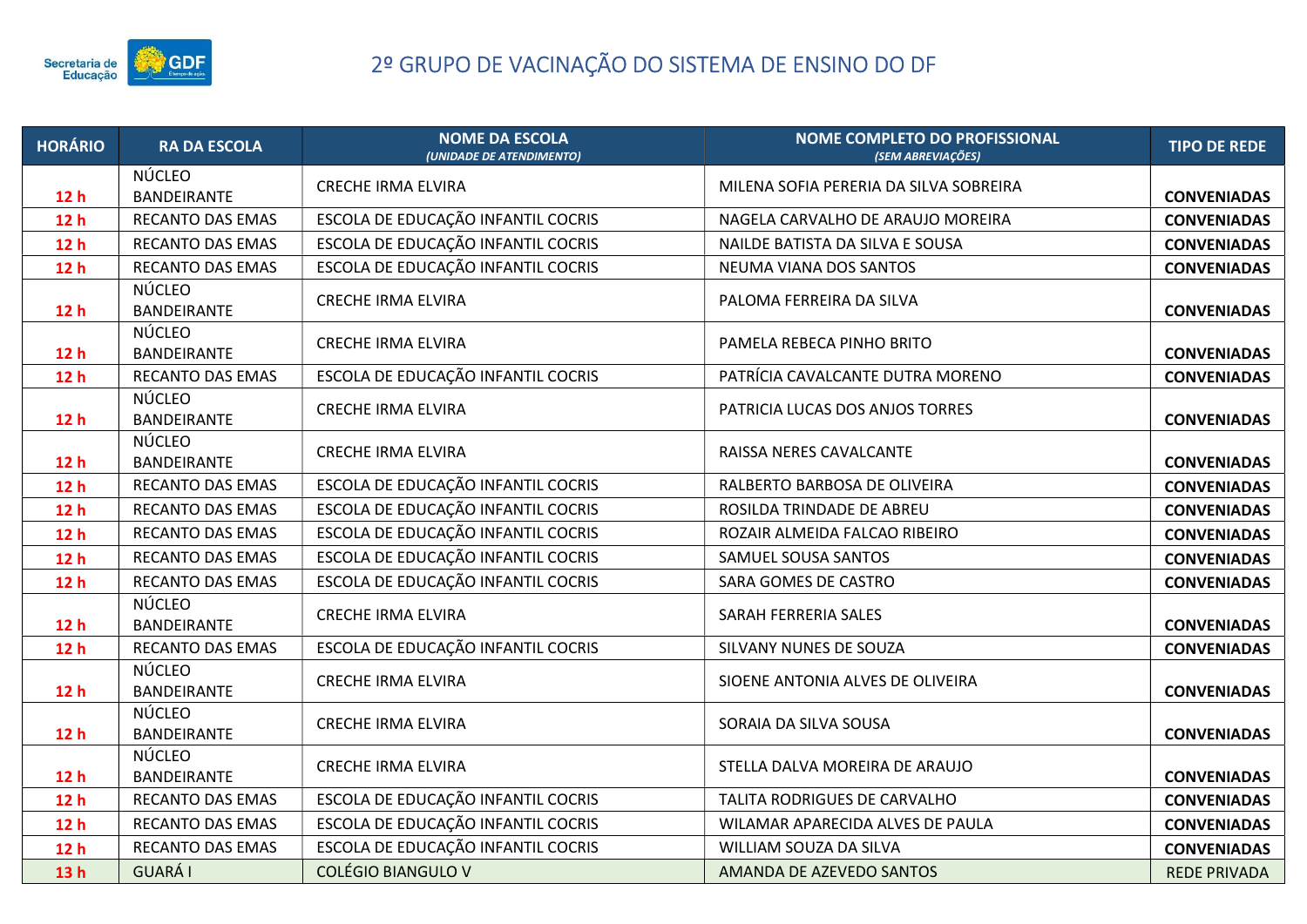

| <b>HORÁRIO</b>  | <b>RA DA ESCOLA</b> | <b>NOME DA ESCOLA</b><br>(UNIDADE DE ATENDIMENTO) | <b>NOME COMPLETO DO PROFISSIONAL</b><br>(SEM ABREVIAÇÕES) | <b>TIPO DE REDE</b> |
|-----------------|---------------------|---------------------------------------------------|-----------------------------------------------------------|---------------------|
| 13h             | <b>GUARÁ I</b>      | <b>COLÉGIO BIANGULO V</b>                         | ANA BEATRIZ ROCHA DA SILVA                                | <b>REDE PRIVADA</b> |
| 13h             | <b>GUARÁI</b>       | <b>COLÉGIO BIANGULO V</b>                         | ANA LÚCIA DE SOUSA DA SILVA                               | <b>REDE PRIVADA</b> |
| 13h             | <b>GUARÁI</b>       | <b>COLÉGIO BIANGULO V</b>                         | ANA PAULA CAMPOS COSTA                                    | <b>REDE PRIVADA</b> |
| 13h             | <b>GUARÁ I</b>      | <b>COLÉGIO BIANGULO V</b>                         | ANDRÉ VIEIRA DA CUNHA                                     | <b>REDE PRIVADA</b> |
| 13h             | <b>GUARÁ I</b>      | <b>COLÉGIO BIANGULO V</b>                         | BARBARA LUIZA SANTOS OLIVEIRA                             | <b>REDE PRIVADA</b> |
| 13h             | <b>GUARÁI</b>       | <b>COLÉGIO BIANGULO V</b>                         | BARBARA LUIZA SANTOS OLIVEIRA                             | <b>REDE PRIVADA</b> |
| 13h             | <b>GUARÁI</b>       | <b>COLÉGIO BIANGULO V</b>                         | <b>BELZOITA SANTOS DA GAMA</b>                            | <b>REDE PRIVADA</b> |
| 13h             | <b>GUARÁ I</b>      | <b>COLÉGIO BIANGULO V</b>                         | <b>BIANCA KALLINE OLIVEIRA SILVA</b>                      | <b>REDE PRIVADA</b> |
| 13h             | <b>GUARÁI</b>       | <b>COLÉGIO BIANGULO V</b>                         | <b>BRAIAN SIEBRA DA SILVA</b>                             | <b>REDE PRIVADA</b> |
| 13 <sub>h</sub> | <b>GUARÁI</b>       | <b>COLÉGIO BIANGULO V</b>                         | <b>CAMILA PEREIRA DE MELO</b>                             | <b>REDE PRIVADA</b> |
| 13h             | <b>GUARÁI</b>       | <b>COLÉGIO BIANGULO V</b>                         | <b>CLEUMA MILENA PEREIRA</b>                              | <b>REDE PRIVADA</b> |
| 13h             | <b>GUARÁ I</b>      | <b>COLÉGIO BIANGULO V</b>                         | DAFINI MAIARA DOS SANTOS SOUSA                            | <b>REDE PRIVADA</b> |
| 13h             | <b>GUARÁI</b>       | <b>COLÉGIO BIANGULO V</b>                         | DANIELA APARECIDA DA SILVA                                | <b>REDE PRIVADA</b> |
| 13h             | <b>GUARÁI</b>       | <b>COLÉGIO BIANGULO V</b>                         | DEBORAH ANTONIA DOS SANTOS                                | <b>REDE PRIVADA</b> |
| 13h             | <b>GUARÁI</b>       | <b>COLÉGIO BIANGULO V</b>                         | <b>DENISE DE SOUSA RODRIGUES</b>                          | <b>REDE PRIVADA</b> |
| 13h             | <b>GUARÁI</b>       | <b>COLÉGIO BIANGULO V</b>                         | FABIANA APARECIDA DIAS CAVALCANTE                         | <b>REDE PRIVADA</b> |
| 13h             | <b>GUARÁI</b>       | <b>COLÉGIO BIANGULO V</b>                         | FRANCISCO HENRIQUE SOUSA DE ALMEIDA                       | <b>REDE PRIVADA</b> |
| 13h             | <b>GUARÁI</b>       | <b>COLÉGIO BIANGULO V</b>                         | FRANCISLAYNNE FIGUEIREDO DA SILVA DE OLIVEIRA             | <b>REDE PRIVADA</b> |
| 13h             | <b>GUARÁ I</b>      | <b>COLÉGIO BIANGULO V</b>                         | <b>GABRIEL BIÂNGULO DE OLIVEIRA</b>                       | <b>REDE PRIVADA</b> |
| 13h             | <b>GUARÁI</b>       | <b>COLÉGIO BIANGULO V</b>                         | <b>GERLUCIA OLIVEIRA DA SILVA</b>                         | <b>REDE PRIVADA</b> |
| 13h             | <b>GUARÁI</b>       | <b>COLÉGIO BIANGULO V</b>                         | <b>GISELE MARTINS DE OLIVEIRA</b>                         | <b>REDE PRIVADA</b> |
| 13h             | <b>GUARÁ I</b>      | <b>COLÉGIO BIANGULO V</b>                         | <b>HÉLIA MAGALHAES SOUSA</b>                              | <b>REDE PRIVADA</b> |
| 13h             | <b>GUARÁI</b>       | <b>COLÉGIO BIANGULO V</b>                         | IZABEL CRISTINA FERNANDES DA COSTA                        | <b>REDE PRIVADA</b> |
| 13h             | <b>GUARÁI</b>       | <b>COLÉGIO BIANGULO V</b>                         | JANICE DO SACRAMENTO PEREIRA                              | <b>REDE PRIVADA</b> |
| 13h             | <b>GUARÁI</b>       | <b>COLÉGIO BIANGULO V</b>                         | KELLY BORGES DE ALARCÃO                                   | <b>REDE PRIVADA</b> |
| 13h             | <b>GUARÁI</b>       | <b>COLÉGIO BIANGULO V</b>                         | <b>LEANDRO PEREIRA BARBOSA</b>                            | <b>REDE PRIVADA</b> |
| 13h             | <b>GUARÁ I</b>      | <b>COLÉGIO BIANGULO V</b>                         | LETICIA LEONARA GOMES CHAVES                              | <b>REDE PRIVADA</b> |
| 13h             | <b>GUARÁI</b>       | <b>COLÉGIO BIANGULO V</b>                         | LUANA DE OLIVEIRA MOREIRA                                 | <b>REDE PRIVADA</b> |
| 13h             | <b>GUARÁ I</b>      | <b>COLÉGIO BIANGULO V</b>                         | LUCIMARA GONÇALVES SARAIVA SOUZA                          | <b>REDE PRIVADA</b> |
| 13h             | <b>GUARÁ I</b>      | <b>COLÉGIO BIANGULO V</b>                         | MARIA EDUARDA ALCANTARA CASTRO                            | <b>REDE PRIVADA</b> |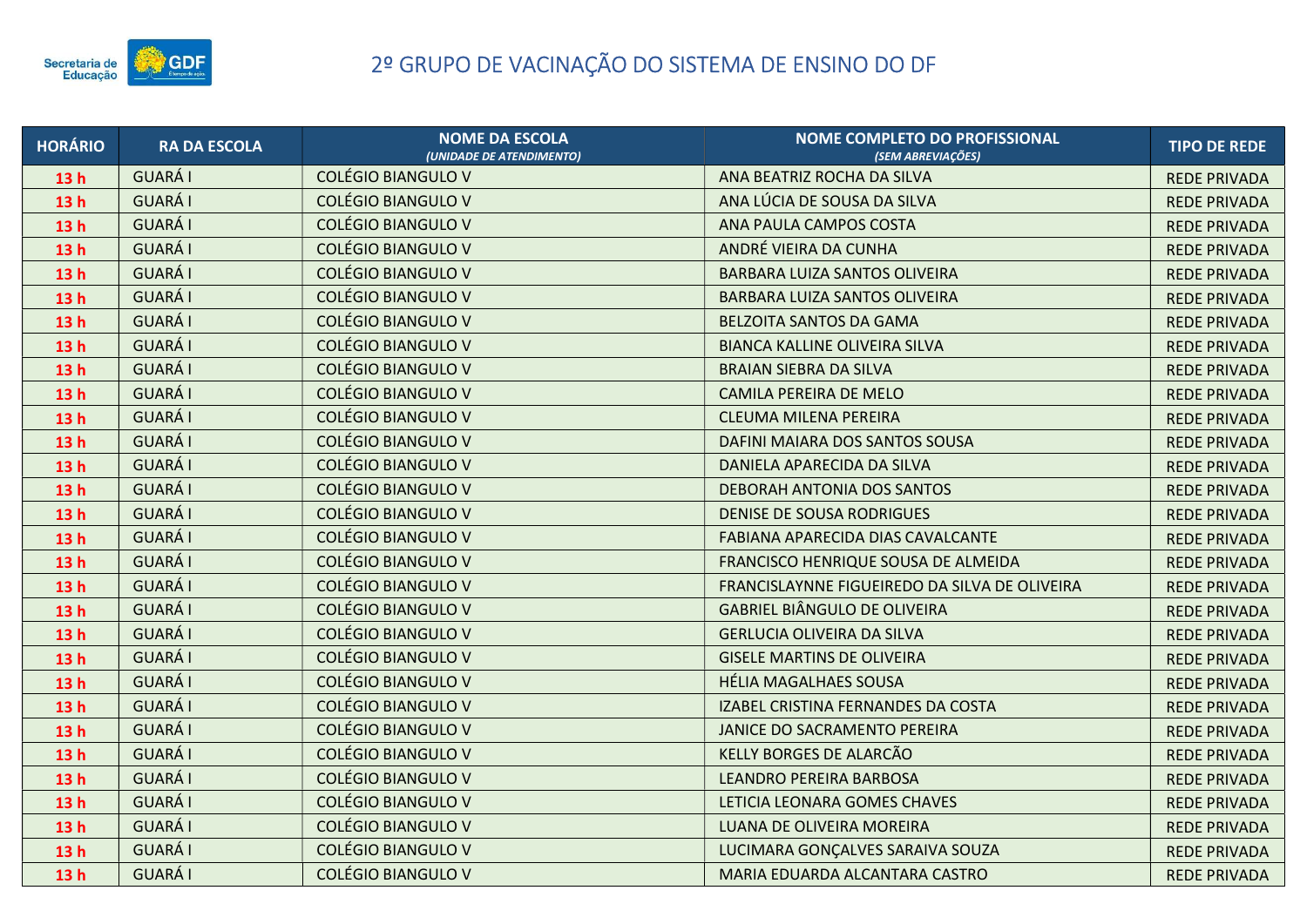

| <b>HORÁRIO</b>  | <b>RA DA ESCOLA</b> | <b>NOME DA ESCOLA</b><br>(UNIDADE DE ATENDIMENTO) | NOME COMPLETO DO PROFISSIONAL<br>(SEM ABREVIACÕES) | <b>TIPO DE REDE</b> |
|-----------------|---------------------|---------------------------------------------------|----------------------------------------------------|---------------------|
| 13 <sub>h</sub> | GUARÁ I             | <b>COLÉGIO BIANGULO V</b>                         | <b>MARIA ELIOMAR DA COSTA</b>                      | <b>REDE PRIVADA</b> |
| 13 <sub>h</sub> | <b>GUARÁI</b>       | <b>COLÉGIO BIANGULO V</b>                         | MARIA JOELMA LIMA MOURA                            | <b>REDE PRIVADA</b> |
| 13h             | <b>GUARÁI</b>       | <b>COLÉGIO BIANGULO V</b>                         | <b>MARIA LAURA O SILVA</b>                         | <b>REDE PRIVADA</b> |
| 13h             | <b>GUARÁI</b>       | <b>COLÉGIO BIANGULO V</b>                         | <b>MARIA TEREZA NUNES</b>                          | <b>REDE PRIVADA</b> |
| 13 <sub>h</sub> | GUARÁ I             | <b>COLÉGIO BIANGULO V</b>                         | <b>MARTA ALVES VIANA</b>                           | <b>REDE PRIVADA</b> |
| 13h             | <b>GUARÁ I</b>      | <b>COLÉGIO BIANGULO V</b>                         | <b>MATHEUS PINHO SILVA</b>                         | <b>REDE PRIVADA</b> |
| 13 <sub>h</sub> | <b>GUARÁI</b>       | <b>COLÉGIO BIANGULO V</b>                         | <b>MAYANA LOPES BARRETO</b>                        | <b>REDE PRIVADA</b> |
| 13h             | <b>GUARÁ I</b>      | <b>COLÉGIO BIANGULO V</b>                         | MICHELE CRISTINA ALVES DOS ANJOS                   | <b>REDE PRIVADA</b> |
| 13h             | <b>GUARÁI</b>       | <b>COLÉGIO BIANGULO V</b>                         | MICHELE MOREIRA DA SILVA                           | <b>REDE PRIVADA</b> |
| 13h             | <b>GUARÁI</b>       | <b>COLÉGIO BIANGULO V</b>                         | NANINHA BARBOSA DE ANDRADE                         | <b>REDE PRIVADA</b> |
| 13h             | GUARÁ I             | <b>COLÉGIO BIANGULO V</b>                         | NATALIA MARIA DA SILVA                             | <b>REDE PRIVADA</b> |
| 13h             | <b>GUARÁ I</b>      | <b>COLÉGIO BIANGULO V</b>                         | NATALIA SANTOS LOPES BARBOZA                       | <b>REDE PRIVADA</b> |
| 13 <sub>h</sub> | GUARÁ I             | <b>COLÉGIO BIANGULO V</b>                         | NATASHA DE ALBUQUERQUE CORREA                      | <b>REDE PRIVADA</b> |
| 13h             | <b>GUARÁI</b>       | <b>COLÉGIO BIANGULO V</b>                         | NATHALIA HOLANDA B OLIVEIRA                        | <b>REDE PRIVADA</b> |
| 13h             | <b>GUARÁ I</b>      | <b>COLÉGIO BIANGULO V</b>                         | RAFAELLA BATISTA DE OLIVEIRA                       | <b>REDE PRIVADA</b> |
| 13h             | GUARÁ I             | <b>COLÉGIO BIANGULO V</b>                         | RAIANE KAROLINE LOPES ALMEIDA COUTINHO             | <b>REDE PRIVADA</b> |
| 13 <sub>h</sub> | <b>GUARÁ I</b>      | <b>COLÉGIO BIANGULO V</b>                         | <b>RENALLY VIEIRA CAMPOS</b>                       | <b>REDE PRIVADA</b> |
| 13h             | GUARÁ I             | <b>COLÉGIO BIANGULO V</b>                         | RENILDE SILVA PEREIRA                              | <b>REDE PRIVADA</b> |
| 13 <sub>h</sub> | <b>GUARÁ I</b>      | <b>COLÉGIO BIANGULO V</b>                         | ROSILENE EUSTÁQUIO DA SILVA GOMES                  | <b>REDE PRIVADA</b> |
| 13h             | <b>GUARÁ I</b>      | <b>COLÉGIO BIANGULO V</b>                         | <b>SANDRA MARIA GOMES</b>                          | <b>REDE PRIVADA</b> |
| 13 <sub>h</sub> | GUARÁ I             | <b>COLÉGIO BIANGULO V</b>                         | <b>SARAH GOMES NEVES</b>                           | <b>REDE PRIVADA</b> |
| 13h             | <b>GUARÁI</b>       | <b>COLÉGIO BIANGULO V</b>                         | SHIRLEY LUNA DE MELO                               | <b>REDE PRIVADA</b> |
| 13h             | <b>GUARÁ I</b>      | <b>COLÉGIO BIANGULO V</b>                         | SILVANA CRISTINA ANDRADE DANIEL                    | <b>REDE PRIVADA</b> |
| 13h             | GUARÁ I             | <b>COLÉGIO BIANGULO V</b>                         | STEPHANIE OLIVEIRA DE MENEZES                      | <b>REDE PRIVADA</b> |
| 13h             | <b>GUARÁI</b>       | <b>COLÉGIO BIANGULO V</b>                         | TALITA SANTIAGO FERREIRA                           | <b>REDE PRIVADA</b> |
| 13h             | GUARÁ I             | <b>COLÉGIO BIANGULO V</b>                         | THALITA GONÇALVES GOMES                            | <b>REDE PRIVADA</b> |
| 13h             | <b>GUARÁ I</b>      | <b>COLÉGIO BIANGULO V</b>                         | THIFANY DOS SANTOS                                 | <b>REDE PRIVADA</b> |
| 13 <sub>h</sub> | <b>GUARÁI</b>       | <b>COLÉGIO BIANGULO V</b>                         | TICIANA RIBEIRO FERNANDES                          | <b>REDE PRIVADA</b> |
| 13 <sub>h</sub> | <b>GUARÁI</b>       | <b>COLÉGIO BIANGULO V</b>                         | <b>VALDIRENE DAS VIRGENS DOS SANTOS</b>            | <b>REDE PRIVADA</b> |
| 13h             | GUARÁ I             | <b>COLÉGIO BIANGULO V</b>                         | VICTOR CARVALHO CARDOSO                            | <b>REDE PRIVADA</b> |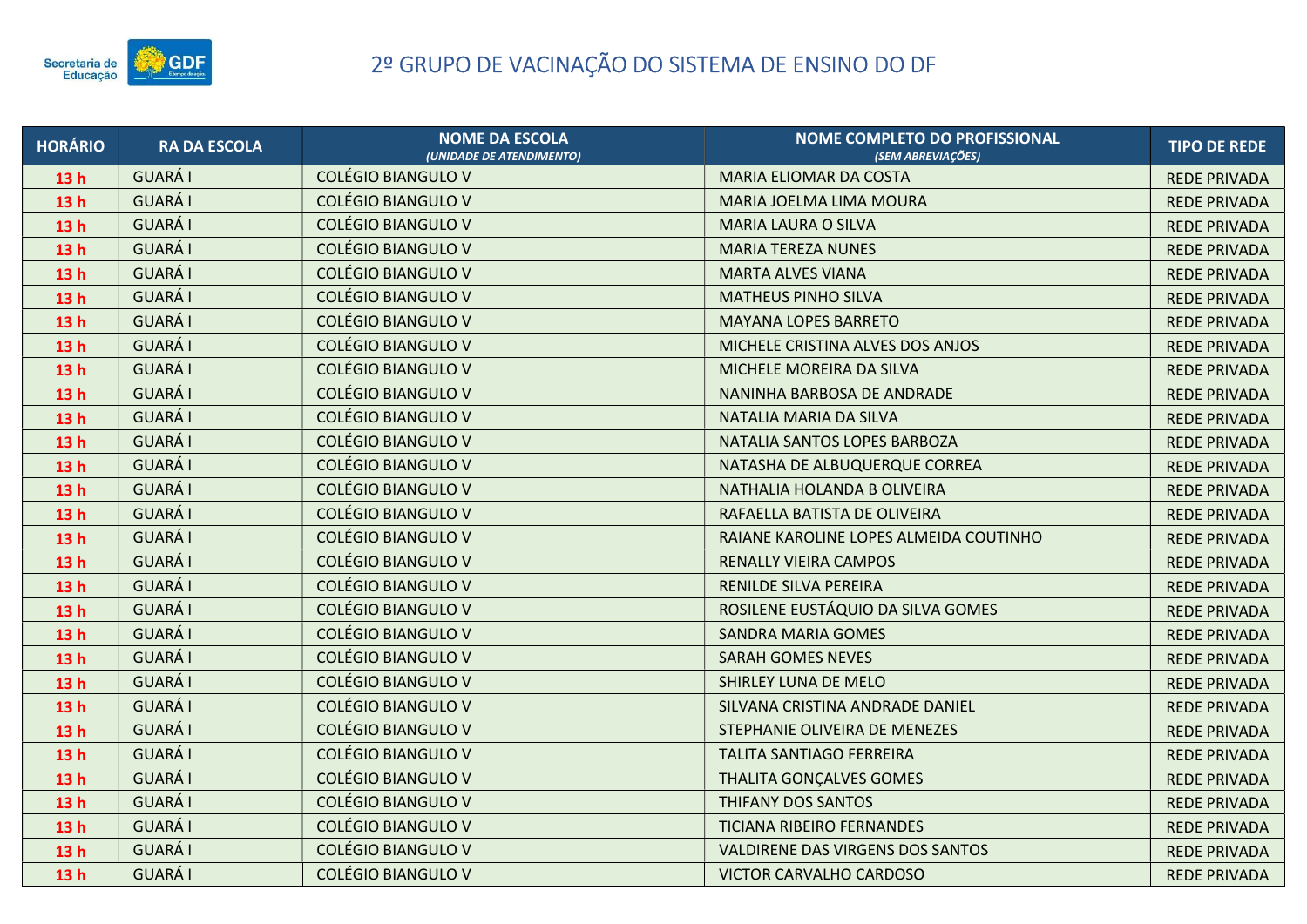

| <b>HORÁRIO</b>  | <b>RA DA ESCOLA</b>                 | <b>NOME DA ESCOLA</b><br>(UNIDADE DE ATENDIMENTO) | <b>NOME COMPLETO DO PROFISSIONAL</b><br>(SEM ABREVIAÇÕES) | <b>TIPO DE REDE</b> |
|-----------------|-------------------------------------|---------------------------------------------------|-----------------------------------------------------------|---------------------|
| 13h             | <b>GUARÁI</b>                       | <b>COLÉGIO BIANGULO V</b>                         | <b>VIVIANE DE MELLO BRENLLA</b>                           | <b>REDE PRIVADA</b> |
| 14h             | SAMAMBAIA SUL                       | <b>ESCOLA EDUC+</b>                               | ALBIANA APARECIDA DE ANDRADE SOUSA                        | <b>REDE PRIVADA</b> |
| 14h             | <b>NUCLEO</b><br><b>BANDEIRANTE</b> | CRECHE NÚCLEO BANDEIRANTE VÓ FILOMENA             | ALDIENE PEREIRA FERNANDES                                 | <b>REDE PRIVADA</b> |
| 14 h            | SAMAMBAIA SUL                       | <b>ESCOLA EDUC+</b>                               | ANA KELY FERREIRA DA SILVA                                | <b>REDE PRIVADA</b> |
| 14 <sub>h</sub> | SAMAMBAIA SUL                       | <b>ESCOLA EDUC+</b>                               | ANA SANTANA DE LIMA MICHELANGIOLI                         | <b>REDE PRIVADA</b> |
| 14h             | SAMAMBAIA SUL                       | ESCOLA EDUC+                                      | ANALU MARIA ALCANTARA MOREIRA                             | REDE PRIVADA        |
| 14h             | SAMAMBAIA SUL                       | <b>ESCOLA EDUC+</b>                               | ANTÔNIO TADEU SERAFIM JUNIOR                              | <b>REDE PRIVADA</b> |
| 14h             | SAMAMBAIA SUL                       | <b>ESCOLA EDUC+</b>                               | <b>BRENDA BEZERRA CARNEIRO</b>                            | <b>REDE PRIVADA</b> |
| 14h             | SAMAMBAIA SUL                       | <b>ESCOLA EDUC+</b>                               | BRENDON CARVALHO DE ARAÚJO                                | <b>REDE PRIVADA</b> |
| 14h             | SAMAMBAIA SUL                       | <b>ESCOLA EDUC+</b>                               | <b>BRUNO FELIPE DE SOUZA ANTUNES</b>                      | <b>REDE PRIVADA</b> |
| 14h             | SAMAMBAIA SUL                       | <b>ESCOLA EDUC+</b>                               | CALEANDRA NUNES DA SILVA                                  | <b>REDE PRIVADA</b> |
| 14h             | SAMAMBAIA SUL                       | <b>ESCOLA EDUC+</b>                               | CLAUDIA CRISTINA PESSOA FEITOSA                           | <b>REDE PRIVADA</b> |
| 14h             | <b>TAGUATINGA</b>                   | CEFS - CENTRO DE EDUCAÇÃO FONTE DO SABER          | CLAUDIA SOARES MOREIRA                                    | <b>REDE PRIVADA</b> |
| 14h             | <b>NUCLEO</b><br><b>BANDEIRANTE</b> | CRECHE NÚCLEO BANDEIRANTE VÓ FILOMENA             | DANIELA PEREIRA DE SÁ CABRAL                              | <b>REDE PRIVADA</b> |
| 14h             | SOBRADINHO                          | CENTRO DE ENSINO MILLENIUM                        | DÉBORA CRISTINA DOS SANTOS                                | <b>REDE PRIVADA</b> |
| 14h             | SAMAMBAIA SUL                       | <b>ESCOLA EDUC+</b>                               | DEBORA DA CONCEIÇÃO RODRIGUES                             | <b>REDE PRIVADA</b> |
| 14h             | <b>NUCLEO</b><br><b>BANDEIRANTE</b> | CRECHE NÚCLEO BANDEIRANTE VÓ FILOMENA             | DEBORAH CÔRTES DOS SANTOS RAPELLO                         | <b>REDE PRIVADA</b> |
| 14h             | SAMAMBAIA SUL                       | <b>ESCOLA EDUC+</b>                               | EDILENE DE SOUZA OLIVEIRA                                 | <b>REDE PRIVADA</b> |
| 14h             | <b>NUCLEO</b><br>BANDEIRANTE        | CRECHE NÚCLEO BANDEIRANTE VÓ FILOMENA             | EDILEUSA DO NASCIMENTO MATOS                              | <b>REDE PRIVADA</b> |
| 14h             | <b>NUCLEO</b><br>BANDEIRANTE        | CRECHE NÚCLEO BANDEIRANTE VÓ FILOMENA             | ELDINA PEREIRA DE OLIVEIRA                                | <b>REDE PRIVADA</b> |
| 14h             | SAMAMBAIA SUL                       | <b>ESCOLA EDUC+</b>                               | ELIANE EVANGELISTA DE CARVALHO                            | <b>REDE PRIVADA</b> |
| 14h             | SAMAMBAIA SUL                       | <b>ESCOLA EDUC+</b>                               | ELLEN SILVA OLIVEIRA                                      | <b>REDE PRIVADA</b> |
| 14h             | <b>NUCLEO</b><br>BANDEIRANTE        | CRECHE NÚCLEO BANDEIRANTE VÓ FILOMENA             | <b>EVANGELANDE MARTINS ROSENO</b>                         | <b>REDE PRIVADA</b> |
| 14h             | <b>NUCLEO</b><br><b>BANDEIRANTE</b> | CRECHE NÚCLEO BANDEIRANTE VÓ FILOMENA             | FABIANA SILVA VIANA                                       | REDE PRIVADA        |
| 14h             | <b>TAGUATINGA</b>                   | CEFS - CENTRO DE EDUCAÇÃO FONTE DO SABER          | FELIPE DE ARAUJO DOURADO                                  | <b>REDE PRIVADA</b> |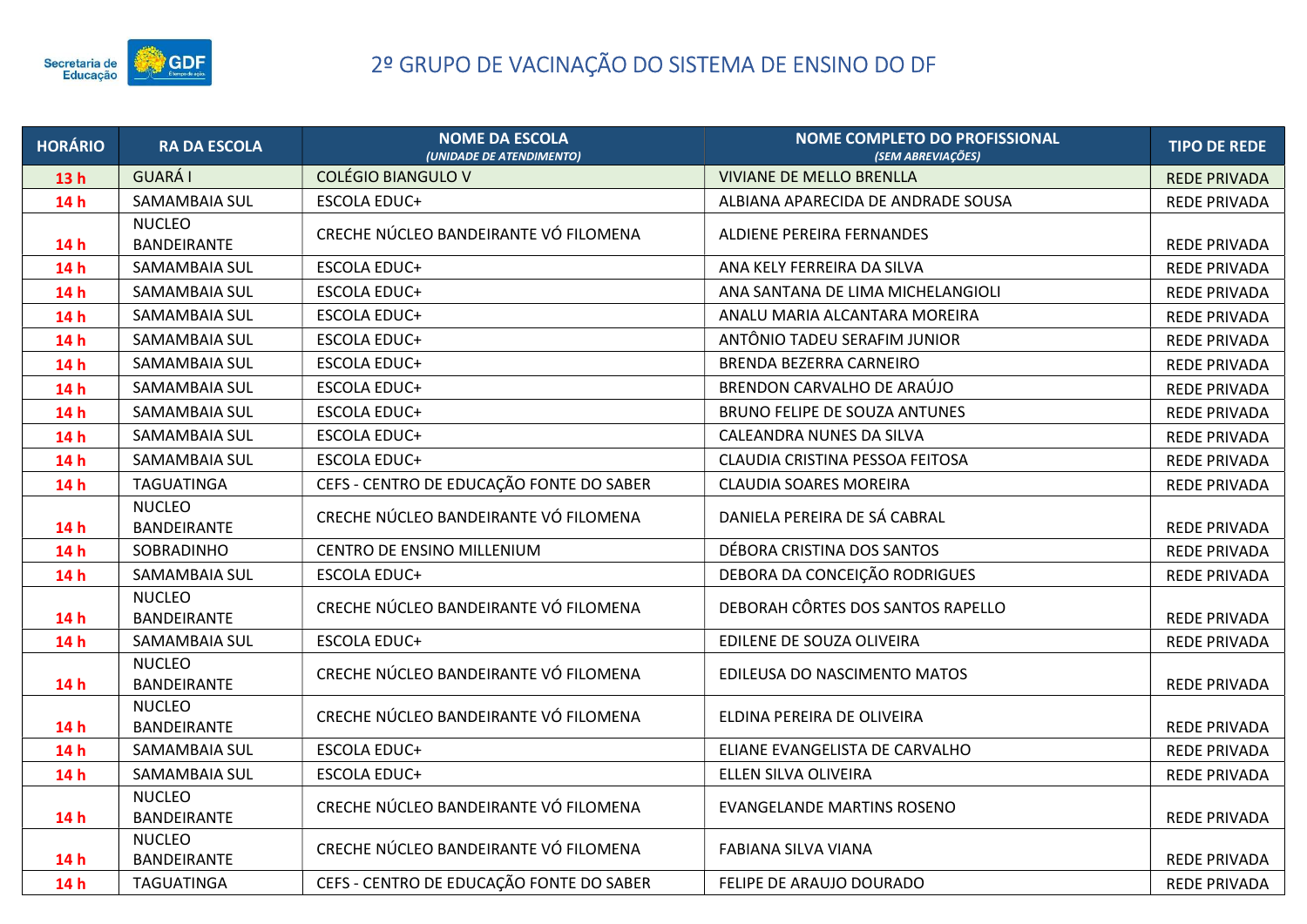

| <b>HORÁRIO</b> | <b>RA DA ESCOLA</b>                 | <b>NOME DA ESCOLA</b><br>(UNIDADE DE ATENDIMENTO) | <b>NOME COMPLETO DO PROFISSIONAL</b><br>(SEM ABREVIAÇÕES) | <b>TIPO DE REDE</b> |
|----------------|-------------------------------------|---------------------------------------------------|-----------------------------------------------------------|---------------------|
| 14h            | SOBRADINHO                          | CENTRO DE ENSINO MILLENIUM                        | FERNANDA SILVA DE OLIVEIRA LEMES                          | <b>REDE PRIVADA</b> |
| 14h            | SOBRADINHO                          | CENTRO DE ENSINO MILLENIUM                        | FRANCISCA ADRIANA PEREIRA DE OLIVEIRA                     | <b>REDE PRIVADA</b> |
| 14h            | <b>TAGUATINGA</b>                   | CEFS - CENTRO DE EDUCAÇÃO FONTE DO SABER          | FRANCISCO AUGUSTO DE CARVALHO NETO                        | <b>REDE PRIVADA</b> |
| 14h            | <b>TAGUATINGA</b>                   | CEFS - CENTRO DE EDUCAÇÃO FONTE DO SABER          | GESEANE BONIFACIA SERAFIM BARBOSA                         | <b>REDE PRIVADA</b> |
| 14h            | SAMAMBAIA SUL                       | <b>ESCOLA EDUC+</b>                               | <b>GLAUCIMAR ALVES ELIAS</b>                              | <b>REDE PRIVADA</b> |
| 14h            | SOBRADINHO                          | CENTRO DE ENSINO MILLENIUM                        | <b>IRANILDE SOARES DE SENA</b>                            | REDE PRIVADA        |
| 14h            | <b>NUCLEO</b><br><b>BANDEIRANTE</b> | CRECHE NÚCLEO BANDEIRANTE VÓ FILOMENA             | IRISLÉLIA PEREIRA DA SILVA SANTOS                         | <b>REDE PRIVADA</b> |
| 14h            | <b>TAGUATINGA</b>                   | CEFS - CENTRO DE EDUCAÇÃO FONTE DO SABER          | ISABELA DOS SANTOS NASCIMENTO PINHEIRO                    | <b>REDE PRIVADA</b> |
| 14h            | SOBRADINHO                          | CENTRO DE ENSINO MILLENIUM                        | IVANICE DOS SANTOS SOUZA MENDES                           | <b>REDE PRIVADA</b> |
| 14h            | SOBRADINHO                          | CENTRO DE ENSINO MILLENIUM                        | JANDUI PEREIRA DE ALENCAR                                 | <b>REDE PRIVADA</b> |
| 14h            | SAMAMBAIA SUL                       | ESCOLA EDUC+                                      | JAQUELINE CARDOSO CARVALHO                                | REDE PRIVADA        |
| 14h            | SOBRADINHO                          | CENTRO DE ENSINO MILLENIUM                        | JESSICA MELLO OLIVEIRA                                    | <b>REDE PRIVADA</b> |
| 14h            | <b>NUCLEO</b><br><b>BANDEIRANTE</b> | CRECHE NÚCLEO BANDEIRANTE VÓ FILOMENA             | JOCIENE RIBEIRO DOS SANTOS                                | <b>REDE PRIVADA</b> |
| 14h            | SAMAMBAIA SUL                       | <b>ESCOLA EDUC+</b>                               | <b>JOSIANE PONTES SANTOS</b>                              | <b>REDE PRIVADA</b> |
| 14h            | SAMAMBAIA SUL                       | <b>ESCOLA EDUC+</b>                               | KALINY OLIVEIRA DA SILVA                                  | <b>REDE PRIVADA</b> |
| 14h            | SOBRADINHO                          | CENTRO DE ENSINO MILLENIUM                        | KATIELE RODRIGUES DOS REIS                                | <b>REDE PRIVADA</b> |
| 14h            | <b>TAGUATINGA</b>                   | CEFS - CENTRO DE EDUCAÇÃO FONTE DO SABER          | LARISSA RIBEIRO DE CARVALHO                               | <b>REDE PRIVADA</b> |
| 14h            | SOBRADINHO                          | CENTRO DE ENSINO MILLENIUM                        | LILDINETE DOS SANTOS FELISBERTO                           | <b>REDE PRIVADA</b> |
| 14h            | <b>TAGUATINGA</b>                   | CEFS - CENTRO DE EDUCAÇÃO FONTE DO SABER          | LYDIA CRISTINA SILVA                                      | <b>REDE PRIVADA</b> |
| 14h            | SAMAMBAIA SUL                       | <b>ESCOLA EDUC+</b>                               | MARINA DE FÁTIMA ROCHA GUIMARÃES                          | <b>REDE PRIVADA</b> |
| 14h            | <b>NUCLEO</b><br><b>BANDEIRANTE</b> | CRECHE NÚCLEO BANDEIRANTE VÓ FILOMENA             | MARINA DIAS BARBOZA                                       | <b>REDE PRIVADA</b> |
| 14h            | SOBRADINHO                          | CENTRO DE ENSINO MILLENIUM                        | MARINA KAREN PEREIRA DOS SANTOS                           | <b>REDE PRIVADA</b> |
| 14h            | <b>NUCLEO</b><br><b>BANDEIRANTE</b> | CRECHE NÚCLEO BANDEIRANTE VÓ FILOMENA             | NARA CRISTRIANE XAVIER PINHEIRO AUXILIAR DE CRECHE        | <b>REDE PRIVADA</b> |
| 14h            | SAMAMBAIA SUL                       | <b>ESCOLA EDUC+</b>                               | NAYANE ALVES CAMELO DE SOUZA ANTUNES                      | <b>REDE PRIVADA</b> |
| 14h            | SOBRADINHO                          | CENTRO DE ENSINO MILLENIUM                        | NAYARA DOS SANTOS VIANA PAIVA                             | <b>REDE PRIVADA</b> |
| 14h            | <b>TAGUATINGA</b>                   | CEFS - CENTRO DE EDUCAÇÃO FONTE DO SABER          | NILZÉLIA RIBEIRO DOS SANTOS OLIVEIRA                      | <b>REDE PRIVADA</b> |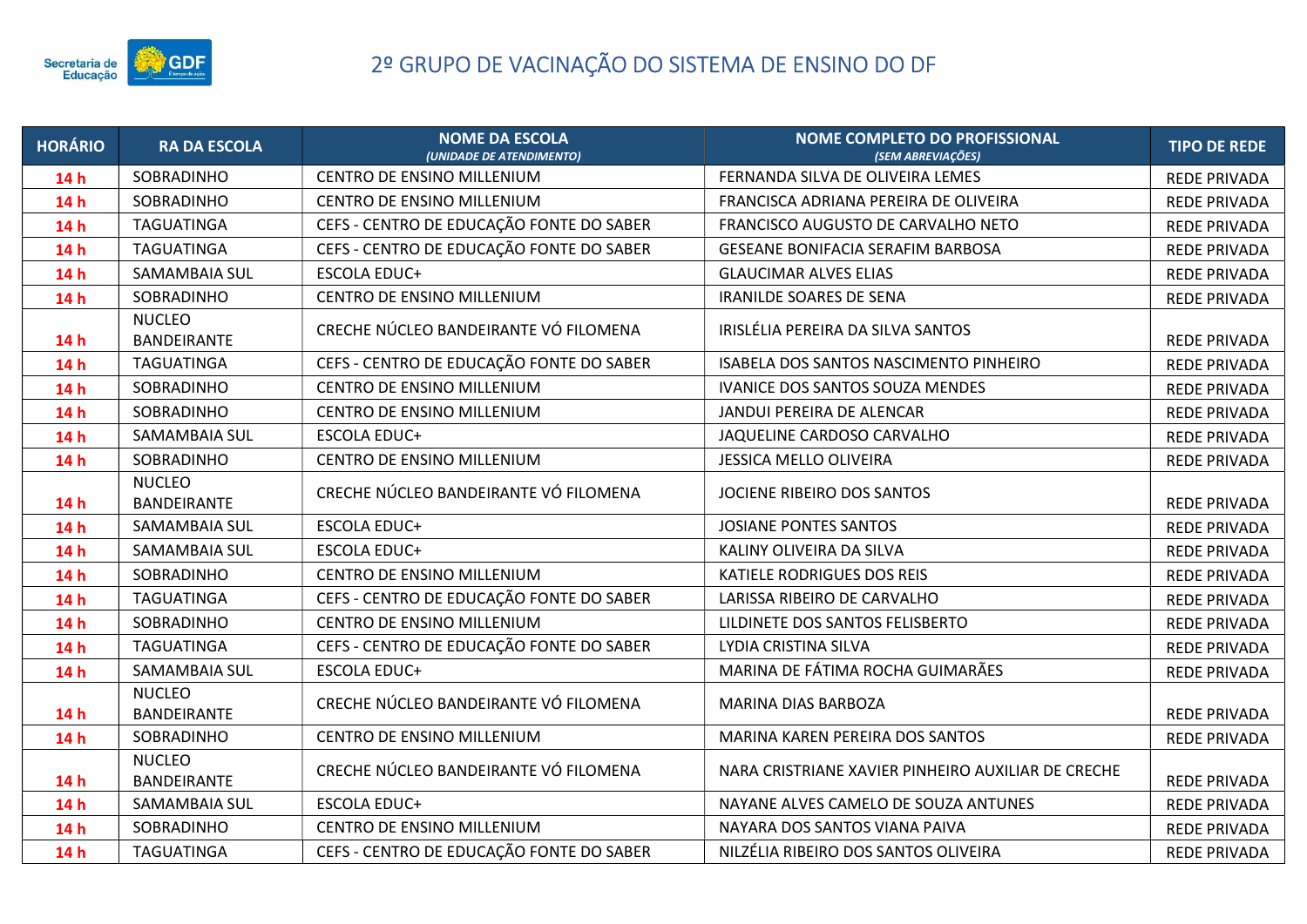

| <b>HORÁRIO</b>  | <b>RA DA ESCOLA</b>          | <b>NOME DA ESCOLA</b><br>(UNIDADE DE ATENDIMENTO) | NOME COMPLETO DO PROFISSIONAL<br>(SEM ABREVIAÇÕES) | <b>TIPO DE REDE</b> |
|-----------------|------------------------------|---------------------------------------------------|----------------------------------------------------|---------------------|
| 14h             | <b>NUCLEO</b><br>BANDEIRANTE | CRECHE NÚCLEO BANDEIRANTE VÓ FILOMENA             | PATRÍCIA PEREIRA DA SILVA                          | REDE PRIVADA        |
| 14h             | SAMAMBAIA SUL                | <b>ESCOLA EDUC+</b>                               | PRISCILA DIAS DOS SANTOS DA SILVA MENEZES          | <b>REDE PRIVADA</b> |
| 14 h            | SOBRADINHO                   | CENTRO DE ENSINO MILLENIUM                        | RAQUEL FERNANDES DOS ANJOS                         | <b>REDE PRIVADA</b> |
| 14h             | SAMAMBAIA SUL                | <b>ESCOLA EDUC+</b>                               | RICARDO ALEXANDRE                                  | <b>REDE PRIVADA</b> |
| 14h             | <b>TAGUATINGA</b>            | CEFS - CENTRO DE EDUCAÇÃO FONTE DO SABER          | RICARDO MARQUES COSTA                              | <b>REDE PRIVADA</b> |
| 14h             | <b>NUCLEO</b><br>BANDEIRANTE | CRECHE NÚCLEO BANDEIRANTE VÓ FILOMENA             | RODRIGO MAZZOLA NUNES PEREIRA TESOUREIRO           | <b>REDE PRIVADA</b> |
| 14h             | <b>NUCLEO</b><br>BANDEIRANTE | CRECHE NÚCLEO BANDEIRANTE VÓ FILOMENA             | RODRIGO MAZZOLA NUNES PEREIRA FILHO                | <b>REDE PRIVADA</b> |
| 14h             | SAMAMBAIA SUL                | <b>ESCOLA EDUC+</b>                               | ROSENIR RODRIGUES DOS ANJOS VIEIRA                 | REDE PRIVADA        |
| 14 h            | SAMAMBAIA SUL                | <b>ESCOLA EDUC+</b>                               | ROSIANE BATISTA BEZERRA CARNEIRO                   | <b>REDE PRIVADA</b> |
| 14 h            | SAMAMBAIA SUL                | <b>ESCOLA EDUC+</b>                               | SILVIA MENDES SENA SANTOS                          | REDE PRIVADA        |
| 14h             | SOBRADINHO                   | CENTRO DE ENSINO MILLENIUM                        | <b>STELLA MARIS TURATE</b>                         | <b>REDE PRIVADA</b> |
| 14 h            | SOBRADINHO                   | CENTRO DE ENSINO MILLENIUM                        | <b>SUELI NUNES MARTINS</b>                         | <b>REDE PRIVADA</b> |
| 14h             | SAMAMBAIA SUL                | <b>ESCOLA EDUC+</b>                               | SUYANE DE SOUSA MENDONÇA                           | <b>REDE PRIVADA</b> |
| 14h             | SOBRADINHO                   | CENTRO DE ENSINO MILLENIUM                        | SYLVIA EMANOELLE NASCIMENTO DE SOUSA               | <b>REDE PRIVADA</b> |
| 14 h            | SOBRADINHO                   | CENTRO DE ENSINO MILLENIUM                        | TELMA CRISTINA FERNANDES SOARES                    | REDE PRIVADA        |
| 14h             | SAMAMBAIA SUL                | <b>ESCOLA EDUC+</b>                               | THAINE NAYARA SABOIA DE CARVALHO                   | <b>REDE PRIVADA</b> |
| 14 h            | <b>TAGUATINGA</b>            | CEFS - CENTRO DE EDUCAÇÃO FONTE DO SABER          | THAIS OLIVEIRA SOUSA                               | <b>REDE PRIVADA</b> |
| 14h             | <b>NUCLEO</b><br>BANDEIRANTE | CRECHE NÚCLEO BANDEIRANTE VÓ FILOMENA             | VIVIANE DE PAULA PEREIRA SOUZA                     | <b>REDE PRIVADA</b> |
| 14h             | SAMAMBAIA SUL                | <b>ESCOLA EDUC+</b>                               | <b>VIVIANE GUEDES SILVA</b>                        | REDE PRIVADA        |
| 14h             | SOBRADINHO                   | CENTRO DE ENSINO MILLENIUM                        | WÉLIDA MARIA SALES DOS SANTOS                      | <b>REDE PRIVADA</b> |
| 14h             | <b>NUCLEO</b><br>BANDEIRANTE | CRECHE NÚCLEO BANDEIRANTE VÓ FILOMENA             | WELITA MARIA DA CRUZ                               | <b>REDE PRIVADA</b> |
| 14 h            | SAMAMBAIA SUL                | <b>ESCOLA EDUC+</b>                               | WEVELENE CERQUEIRA ROCHA                           | <b>REDE PRIVADA</b> |
| 15 <sub>h</sub> | <b>VICENTE PIRES</b>         | <b>CENTRO EDUCACIONAL BRINK KIDS</b>              | <b>BRUNA REJANE DA P. ALVES</b>                    | <b>REDE PRIVADA</b> |
| 15h             | <b>VICENTE PIRES</b>         | <b>CENTRO EDUCACIONAL BRINK KIDS</b>              | ADRIANA ARÁUJO E SILVA                             | <b>REDE PRIVADA</b> |
| 15h             | <b>CEILÂNDIA</b>             | <b>EC 21</b>                                      | Adriana Jardim da Conceição                        | REDE PÚBLICA        |
| 15 <sub>h</sub> | <b>CEILÂNDIA</b>             | <b>EC 25</b>                                      | <b>ADRIANA MIRANDA LOPES</b>                       | REDE PÚBLICA        |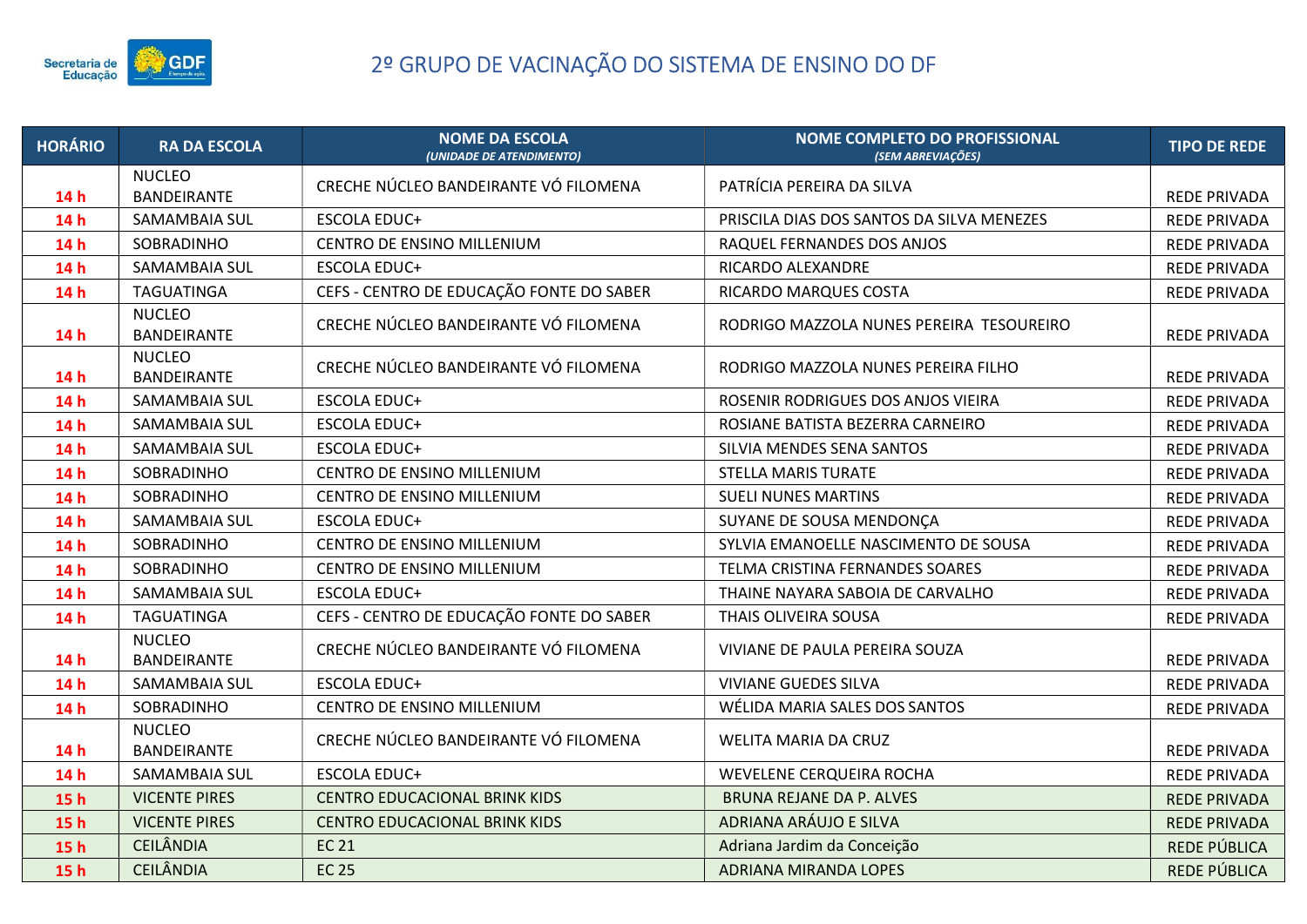

| <b>HORÁRIO</b>  | <b>RA DA ESCOLA</b>  | <b>NOME DA ESCOLA</b><br>(UNIDADE DE ATENDIMENTO) | <b>NOME COMPLETO DO PROFISSIONAL</b><br>(SEM ABREVIAÇÕES) | <b>TIPO DE REDE</b> |
|-----------------|----------------------|---------------------------------------------------|-----------------------------------------------------------|---------------------|
| 15 <sub>h</sub> | <b>CEILÂNDIA</b>     | <b>EC 29</b>                                      | ADRIANA TEIXEIRA DE ARAÚJO                                | REDE PÚBLICA        |
| 15 <sub>h</sub> | <b>CEILÂNDIA</b>     | <b>EC 24</b>                                      | ANA LUIZA DE GUADALUPE DE SOUZA                           | REDE PÚBLICA        |
| 15 <sub>h</sub> | <b>ASA NORTE</b>     | MAFAGAFO ESCOLA DA PRIMEIRA INFÂNCIA              | ANDREA CHAGAS SANT'ANA                                    | <b>REDE PRIVADA</b> |
| 15h             | <b>VICENTE PIRES</b> | <b>CENTRO EDUCACIONAL BRINK KIDS</b>              | ANDRÉIA SOUZA DE FREITAS                                  | <b>REDE PRIVADA</b> |
| 15 <sub>h</sub> | <b>CEILÂNDIA</b>     | <b>EC 22</b>                                      | ÂNGELA MARIA DOS ANJOS DE LIMA                            | REDE PÚBLICA        |
| 15 <sub>h</sub> | <b>VICENTE PIRES</b> | <b>CENTRO EDUCACIONAL BRINK KIDS</b>              | ANNA BEATRIZ MARÇAL CHAGAS                                | <b>REDE PRIVADA</b> |
| 15 <sub>h</sub> | <b>ASA NORTE</b>     | MAFAGAFO ESCOLA DA PRIMEIRA INFÂNCIA              | ANNA CAROLINE PEREIRA TELES FERREIRA                      | <b>REDE PRIVADA</b> |
| 15 <sub>h</sub> | <b>VICENTE PIRES</b> | <b>CENTRO EDUCACIONAL BRINK KIDS</b>              | ANNAMARIA M. REBOUÇAS                                     | <b>REDE PRIVADA</b> |
| 15 <sub>h</sub> | <b>VICENTE PIRES</b> | CENTRO EDUCACIONAL BRINK KIDS                     | ANTONIA BETANIA DE A. SILVA                               | <b>REDE PRIVADA</b> |
| 15h             | <b>CEILÂNDIA</b>     | <b>EC 26</b>                                      | ANTONIO CARLOS PAZ DE SOUSA                               | REDE PÚBLICA        |
| 15h             | <b>ASA NORTE</b>     | MAFAGAFO ESCOLA DA PRIMEIRA INFÂNCIA              | <b>ANTONIO FONSECA DIAS</b>                               | <b>REDE PRIVADA</b> |
| 15h             | <b>ASA NORTE</b>     | MAFAGAFO ESCOLA DA PRIMEIRA INFÂNCIA              | BRENDA DO NASCIMENTO DOURADO                              | <b>REDE PRIVADA</b> |
| 15h             | <b>ASA NORTE</b>     | MAFAGAFO ESCOLA DA PRIMEIRA INFÂNCIA              | CAROLINE SOARES TEIXEIRA DA SILVA                         | <b>REDE PRIVADA</b> |
| 15 <sub>h</sub> | <b>VICENTE PIRES</b> | <b>CENTRO EDUCACIONAL BRINK KIDS</b>              | <b>CELINA GUEDES MARÇAL</b>                               | <b>REDE PRIVADA</b> |
| 15h             | <b>CEILÂNDIA</b>     | <b>EC31</b>                                       | <b>CHESLEI DO NASCIMENTO SOARES</b>                       | REDE PÚBLICA        |
| 15h             | <b>VICENTE PIRES</b> | <b>CENTRO EDUCACIONAL BRINK KIDS</b>              | CLÉZIA PEREIRA DE OLIVEIRA                                | <b>REDE PRIVADA</b> |
| 15h             | <b>VICENTE PIRES</b> | <b>CENTRO EDUCACIONAL BRINK KIDS</b>              | <b>CRISTHIANE MARQUES VIEIRA</b>                          | <b>REDE PRIVADA</b> |
| 15h             | <b>ASA NORTE</b>     | MAFAGAFO ESCOLA DA PRIMEIRA INFÂNCIA              | <b>CRISTIANE RODRIGUES DA COSTA</b>                       | <b>REDE PRIVADA</b> |
| 15h             | <b>CEILÂNDIA</b>     | <b>EC 27</b>                                      | CRISTINA MARIA DA SILVA                                   | REDE PÚBLICA        |
| 15h             | <b>VICENTE PIRES</b> | <b>CENTRO EDUCACIONAL BRINK KIDS</b>              | <b>DANIELLA PHELIPPE GOMES</b>                            | <b>REDE PRIVADA</b> |
| 15h             | <b>ASA NORTE</b>     | MAFAGAFO ESCOLA DA PRIMEIRA INFÂNCIA              | DEBORA BEATRIZ CAETANO SERAFIM                            | <b>REDE PRIVADA</b> |
| 15h             | <b>CEILÂNDIA</b>     | <b>EC 20</b>                                      | <b>DEMIR VIEIRA DE BARROS</b>                             | REDE PÚBLICA        |
| 15h             | <b>VICENTE PIRES</b> | <b>CENTRO EDUCACIONAL BRINK KIDS</b>              | <b>EDMILSON SOARES CAMPOS</b>                             | <b>REDE PRIVADA</b> |
| 15h             | <b>ASA NORTE</b>     | MAFAGAFO ESCOLA DA PRIMEIRA INFÂNCIA              | <b>ELISA MATOS MENEZES</b>                                | <b>REDE PRIVADA</b> |
| 15h             | <b>CEILÂNDIA</b>     | <b>EC 28</b>                                      | Elisangela Barbosa de Sousa                               | REDE PÚBLICA        |
| 15h             | <b>VICENTE PIRES</b> | <b>CENTRO EDUCACIONAL BRINK KIDS</b>              | <b>EMANUELE S. CARVALHO</b>                               | <b>REDE PRIVADA</b> |
| 15h             | <b>CEILÂNDIA</b>     | <b>EC38</b>                                       | EUNICE BATISTA DOS REIS DE SANTANA                        | REDE PÚBLICA        |
| 15h             | <b>VICENTE PIRES</b> | <b>CENTRO EDUCACIONAL BRINK KIDS</b>              | EUSIFRAN LIMA DE S. ALMEIDA                               | <b>REDE PRIVADA</b> |
| 15h             | <b>CEILÂNDIA</b>     | <b>EC45</b>                                       | FERNANDO TIAGO DE SOUSA SANTOS                            | REDE PÚBLICA        |
| 15h             | <b>VICENTE PIRES</b> | <b>CENTRO EDUCACIONAL BRINK KIDS</b>              | <b>FRANCISCO LIMA COELHO</b>                              | <b>REDE PRIVADA</b> |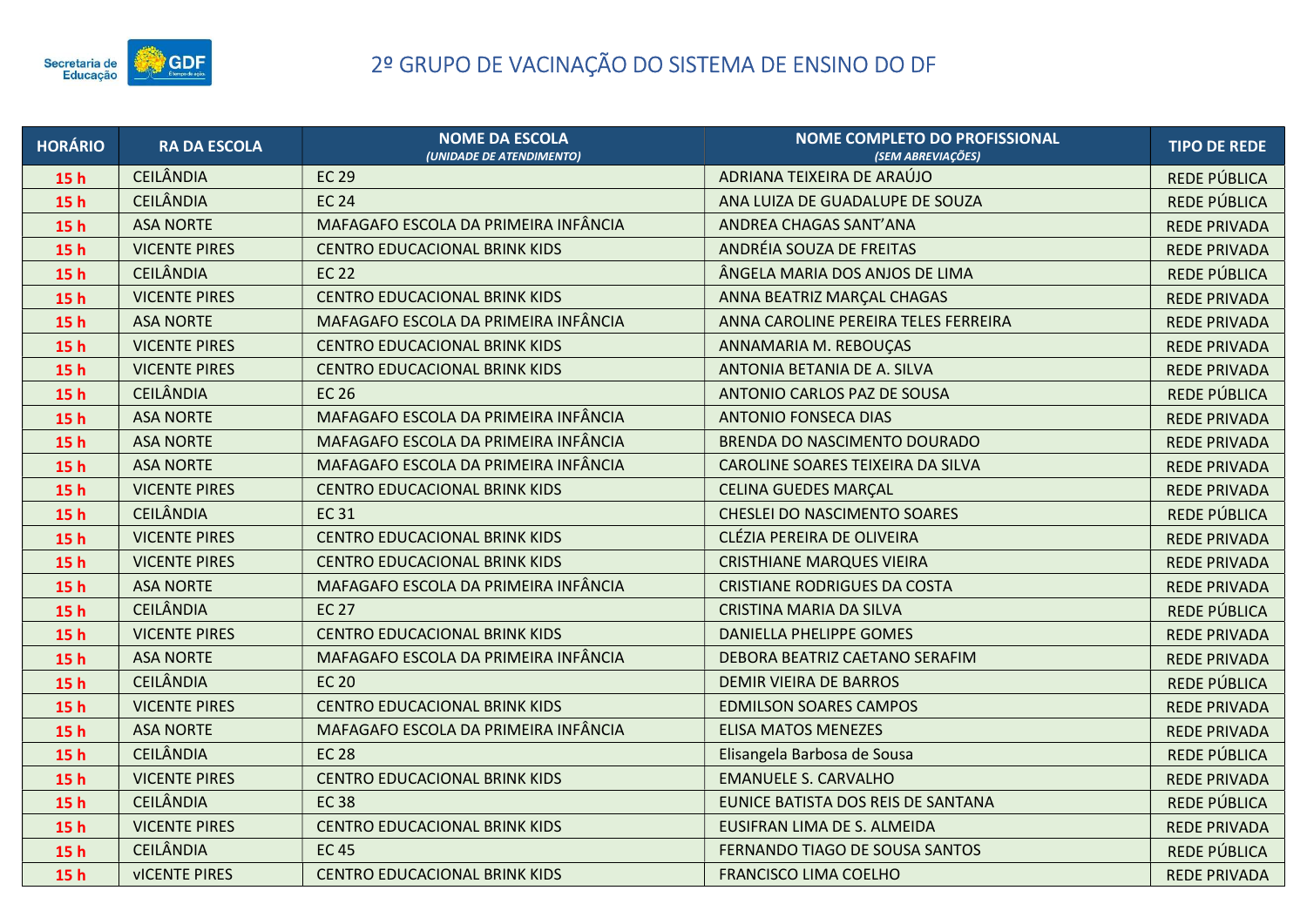

| <b>HORÁRIO</b>  | <b>RA DA ESCOLA</b>  | <b>NOME DA ESCOLA</b><br>(UNIDADE DE ATENDIMENTO) | NOME COMPLETO DO PROFISSIONAL<br>(SEM ABREVIACÕES) | <b>TIPO DE REDE</b> |
|-----------------|----------------------|---------------------------------------------------|----------------------------------------------------|---------------------|
| 15 <sub>h</sub> | <b>VICENTE PIRES</b> | <b>CENTRO EDUCACIONAL BRINK KIDS</b>              | <b>GABRIELA MOURA DE ANDRADE</b>                   | <b>REDE PRIVADA</b> |
| 15 <sub>h</sub> | <b>VICENTE PIRES</b> | <b>CENTRO EDUCACIONAL BRINK KIDS</b>              | <b>GABRIELA MOURA DE ANDRADE</b>                   | <b>REDE PRIVADA</b> |
| 15h             | <b>VICENTE PIRES</b> | <b>CENTRO EDUCACIONAL BRINK KIDS</b>              | <b>GERCILENE SANTOS LOPES</b>                      | <b>REDE PRIVADA</b> |
| 15h             | <b>ASA NORTE</b>     | MAFAGAFO ESCOLA DA PRIMEIRA INFÂNCIA              | <b>GILVANIA RIBEIRO DE SOUZA</b>                   | <b>REDE PRIVADA</b> |
| 15 <sub>h</sub> | <b>VICENTE PIRES</b> | <b>CENTRO EDUCACIONAL BRINK KIDS</b>              | <b>GISELE PONTES DA S. CAMPOS</b>                  | <b>REDE PRIVADA</b> |
| 15 <sub>h</sub> | <b>VICENTE PIRES</b> | CENTRO EDUCACIONAL BRINK KIDS                     | <b>GLÁUCIA MARCELO DE SOUSA</b>                    | <b>REDE PRIVADA</b> |
| 15h             | <b>CEILÂNDIA</b>     | <b>EC43</b>                                       | <b>GRACIELLE BEZERRA MENDES SOARES</b>             | REDE PÚBLICA        |
| 15 <sub>h</sub> | <b>VICENTE PIRES</b> | <b>CENTRO EDUCACIONAL BRINK KIDS</b>              | <b>IONE DA S. TEIXEIRA KOUADIO</b>                 | <b>REDE PRIVADA</b> |
| 15h             | <b>VICENTE PIRES</b> | <b>CENTRO EDUCACIONAL BRINK KIDS</b>              | <b>ISRAEL FRANCISCO DA SILVA</b>                   | <b>REDE PRIVADA</b> |
| 15h             | <b>VICENTE PIRES</b> | <b>CENTRO EDUCACIONAL BRINK KIDS</b>              | <b>IVANEIDE ROSA DA SILVA</b>                      | <b>REDE PRIVADA</b> |
| 15 <sub>h</sub> | <b>VICENTE PIRES</b> | <b>CENTRO EDUCACIONAL BRINK KIDS</b>              | <b>JACQUELINE ALVES FERREIRA</b>                   | <b>REDE PRIVADA</b> |
| 15 <sub>h</sub> | <b>VICENTE PIRES</b> | <b>CENTRO EDUCACIONAL BRINK KIDS</b>              | JAQUELINE CARLA NUNES CAREZOLLI                    | <b>REDE PRIVADA</b> |
| 15 <sub>h</sub> | <b>VICENTE PIRES</b> | <b>CENTRO EDUCACIONAL BRINK KIDS</b>              | JESSICA D. MOREIRA A.LIMA                          | <b>REDE PRIVADA</b> |
| 15h             | <b>VICENTE PIRES</b> | <b>CENTRO EDUCACIONAL BRINK KIDS</b>              | <b>JESSICA RODRIGUES BARBOSA</b>                   | <b>REDE PRIVADA</b> |
| 15h             | <b>VICENTE PIRES</b> | <b>CENTRO EDUCACIONAL BRINK KIDS</b>              | JOSEFA GEANIA L. DA S. LEAL                        | <b>REDE PRIVADA</b> |
| 15 <sub>h</sub> | <b>CEILÂNDIA</b>     | <b>EC39</b>                                       | KARLA KARINE RODRIGUES DA COSTA                    | REDE PÚBLICA        |
| 15 <sub>h</sub> | <b>ASA NORTE</b>     | MAFAGAFO ESCOLA DA PRIMEIRA INFÂNCIA              | KELLY CRISTINA DE PINHO COSTA                      | <b>REDE PRIVADA</b> |
| 15 <sub>h</sub> | <b>VICENTE PIRES</b> | <b>CENTRO EDUCACIONAL BRINK KIDS</b>              | KYCILLA TEIXEIRA DE SOUZA                          | <b>REDE PRIVADA</b> |
| 15 <sub>h</sub> | <b>VICENTE PIRES</b> | <b>CENTRO EDUCACIONAL BRINK KIDS</b>              | LARISSA DE MORAES RIBEIRO                          | <b>REDE PRIVADA</b> |
| 15h             | <b>VICENTE PIRES</b> | <b>CENTRO EDUCACIONAL BRINK KIDS</b>              | LETICIA DE SOUSA PEREIRA                           | <b>REDE PRIVADA</b> |
| 15h             | <b>ASA NORTE</b>     | MAFAGAFO ESCOLA DA PRIMEIRA INFÂNCIA              | LETICIA NEVES SANTOS                               | <b>REDE PRIVADA</b> |
| 15h             | <b>VICENTE PIRES</b> | <b>CENTRO EDUCACIONAL BRINK KIDS</b>              | LIGIA SILVA NUNES DE AZEVEDO                       | <b>REDE PRIVADA</b> |
| 15 <sub>h</sub> | <b>VICENTE PIRES</b> | <b>CENTRO EDUCACIONAL BRINK KIDS</b>              | LINDA NADIELY G. RODRIGUES                         | <b>REDE PRIVADA</b> |
| 15 <sub>h</sub> | <b>ASA NORTE</b>     | MAFAGAFO ESCOLA DA PRIMEIRA INFÂNCIA              | LUCAS GUILHERME VIEIRA ARAUJO                      | <b>REDE PRIVADA</b> |
| 15h             | <b>VICENTE PIRES</b> | <b>CENTRO EDUCACIONAL BRINK KIDS</b>              | LUIS VIRGILIO P. NETO                              | <b>REDE PRIVADA</b> |
| 15h             | <b>VICENTE PIRES</b> | <b>CENTRO EDUCACIONAL BRINK KIDS</b>              | LUÍSA RIBEIRO GUEDES                               | <b>REDE PRIVADA</b> |
| 15 <sub>h</sub> | <b>CEILÂNDIA</b>     | <b>EC 34</b>                                      | MARGARETE JOAQUIM DA SILVA                         | REDE PÚBLICA        |
| 15 <sub>h</sub> | <b>CEILÂNDIA</b>     | <b>EC35</b>                                       | Maria Aparecida de Sousa Lopes                     | REDE PÚBLICA        |
| 15h             | <b>ASA NORTE</b>     | MAFAGAFO ESCOLA DA PRIMEIRA INFÂNCIA              | MARIA DA PAZ HENRIQUE DOS SANTOS                   | <b>REDE PRIVADA</b> |
| 15 <sub>h</sub> | <b>VICENTE PIRES</b> | <b>CENTRO EDUCACIONAL BRINK KIDS</b>              | MARIA DE JESUS S. DA S. MATA                       | <b>REDE PRIVADA</b> |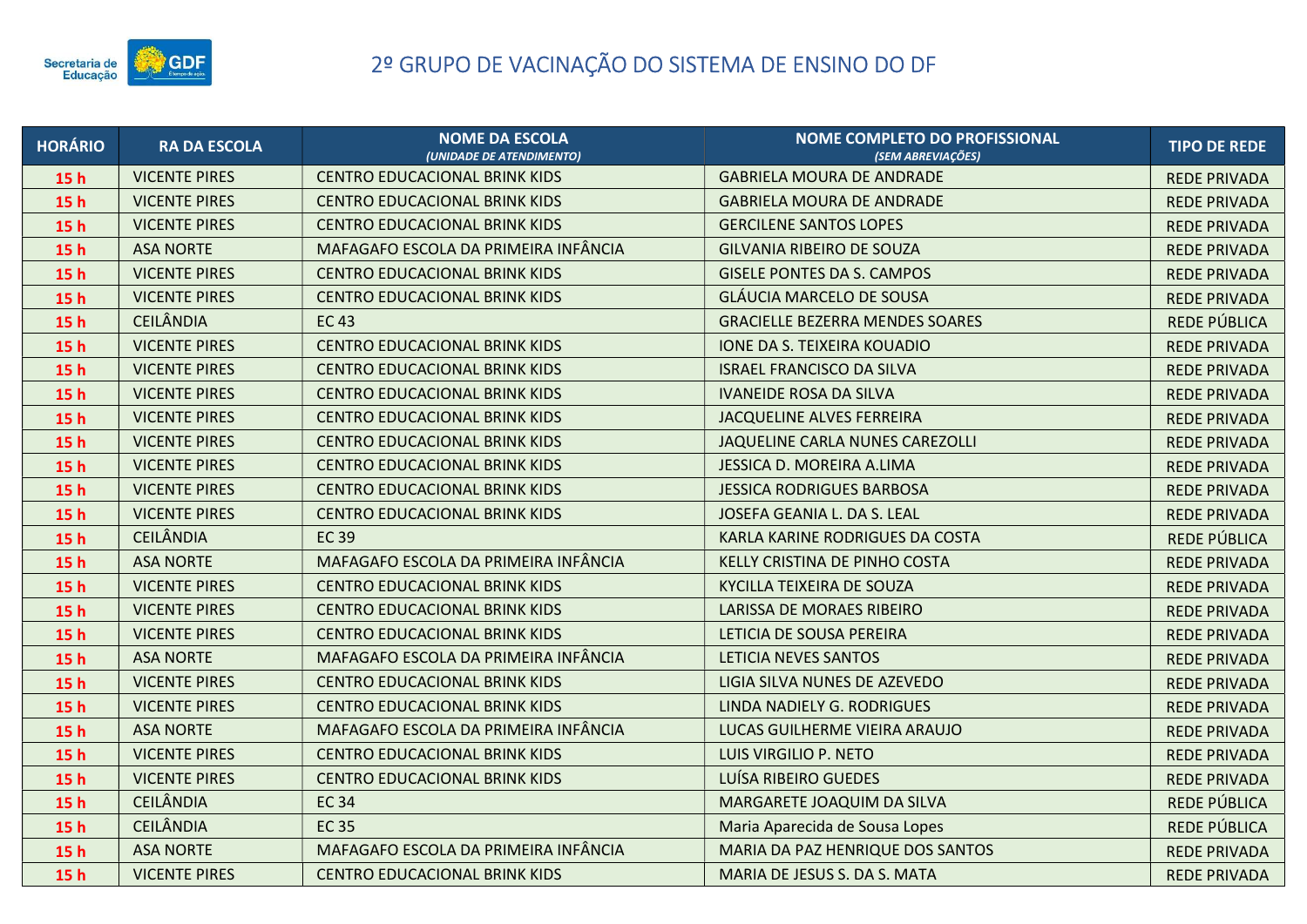

| <b>HORÁRIO</b>  | <b>RA DA ESCOLA</b>                 | <b>NOME DA ESCOLA</b><br>(UNIDADE DE ATENDIMENTO) | <b>NOME COMPLETO DO PROFISSIONAL</b><br>(SEM ABREVIAÇÕES) | <b>TIPO DE REDE</b> |
|-----------------|-------------------------------------|---------------------------------------------------|-----------------------------------------------------------|---------------------|
| 15 <sub>h</sub> | <b>VICENTE PIRES</b>                | <b>CENTRO EDUCACIONAL BRINK KIDS</b>              | MARIA FABIANA DE A. LUCIANO                               | <b>REDE PRIVADA</b> |
| 15h             | <b>CEILÂNDIA</b>                    | <b>EC46</b>                                       | MARIA JOSE SOARES DA SILVA LOPES                          | REDE PÚBLICA        |
| 15h             | <b>ASA NORTE</b>                    | MAFAGAFO ESCOLA DA PRIMEIRA INFÂNCIA              | <b>MARIANA COLONESE MRAD</b>                              | <b>REDE PRIVADA</b> |
| 15h             | <b>ASA NORTE</b>                    | MAFAGAFO ESCOLA DA PRIMEIRA INFÂNCIA              | <b>MARILENE MASCARENHAS ALVES</b>                         | <b>REDE PRIVADA</b> |
| 15h             | <b>CEILÂNDIA</b>                    | <b>EC40</b>                                       | MARINALVA ROSA DE LIMA FERREIRA                           | REDE PÚBLICA        |
| 15h             | <b>VICENTE PIRES</b>                | <b>CENTRO EDUCACIONAL BRINK KIDS</b>              | MONICA VIANA DA COSTA VAZ                                 | <b>REDE PRIVADA</b> |
| 15 <sub>h</sub> | <b>ASA NORTE</b>                    | MAFAGAFO ESCOLA DA PRIMEIRA INFÂNCIA              | <b>NAYLANE PAIVA SILVA</b>                                | <b>REDE PRIVADA</b> |
| 15h             | <b>CEILÂNDIA</b>                    | <b>EC33</b>                                       | PAULA ADRIANA SIMEÃO FREITAS                              | REDE PÚBLICA        |
| 15h             | <b>ASA NORTE</b>                    | MAFAGAFO ESCOLA DA PRIMEIRA INFÂNCIA              | <b>RAMON SOUSA DIAS</b>                                   | <b>REDE PRIVADA</b> |
| 15h             | <b>CEILÂNDIA</b>                    | <b>EC 59</b>                                      | RENATA OLIVIA CAMPOS DA SILVA                             | REDE PÚBLICA        |
| 15h             | <b>CEILÂNDIA</b>                    | <b>EC 66</b>                                      | RIVA VAZ DA SILVA                                         | REDE PÚBLICA        |
| 15h             | <b>CEILÂNDIA</b>                    | <b>EC 61</b>                                      | ROBERVALDO DANTAS DA SILVA                                | REDE PÚBLICA        |
| 15 <sub>h</sub> | <b>CEILÂNDIA</b>                    | <b>EC36</b>                                       | SELMA TIAGO DE JESUS SILVA                                | REDE PÚBLICA        |
| 15h             | <b>VICENTE PIRES</b>                | <b>CENTRO EDUCACIONAL BRINK KIDS</b>              | SHAIARA JESSICA R.C. FERNANDES                            | <b>REDE PRIVADA</b> |
| 15h             | <b>ASA NORTE</b>                    | MAFAGAFO ESCOLA DA PRIMEIRA INFÂNCIA              | TAINAH BROCHADO RANZEIRO                                  | <b>REDE PRIVADA</b> |
| 15h             | <b>VICENTE PIRES</b>                | <b>CENTRO EDUCACIONAL BRINK KIDS</b>              | <b>TATIANE AGUIAR FERREIRA</b>                            | <b>REDE PRIVADA</b> |
| 15h             | <b>VICENTE PIRES</b>                | <b>CENTRO EDUCACIONAL BRINK KIDS</b>              | TATIANE DE SOUZA B. D. OLIVEIRA                           | <b>REDE PRIVADA</b> |
| 15h             | <b>VICENTE PIRES</b>                | <b>CENTRO EDUCACIONAL BRINK KIDS</b>              | <b>TATIANE MARQUES VIEIRA</b>                             | <b>REDE PRIVADA</b> |
| 15h             | <b>VICENTE PIRES</b>                | <b>CENTRO EDUCACIONAL BRINK KIDS</b>              | TAUANA LORENA DE S. DA SILVA                              | <b>REDE PRIVADA</b> |
| 15h             | <b>VICENTE PIRES</b>                | <b>CENTRO EDUCACIONAL BRINK KIDS</b>              | VALQUÍRIA DA SILVA TAVARES                                | <b>REDE PRIVADA</b> |
| 15h             | <b>VICENTE PIRES</b>                | <b>CENTRO EDUCACIONAL BRINK KIDS</b>              | <b>VANILDE FERREIRA DE JESUS</b>                          | <b>REDE PRIVADA</b> |
| 16h             | <b>GAMA</b>                         | <b>EC 12</b>                                      | ADRIANA LUISA DE FIGUEIREDO                               | REDE PÚBLICA        |
| 16h             | PLANO PILOTO                        | <b>EC 111 Sul</b>                                 | Adriana Peixoto Gomes                                     | REDE PÚBLICA        |
| 16h             | SÃO SEBASTIÃO                       | EC CERÂMICA DA BÊNÇÃO                             | ALESSANDRA APARECIDA SILVA RABELO                         | REDE PÚBLICA        |
| 16h             | <b>NÚCLEO</b><br><b>BANDEIRANTE</b> | EC 02 DA CANDANGOLÂNDIA                           | Alessandra da Silva Ceylão                                | REDE PÚBLICA        |
| 16h             | <b>NÚCLEO</b><br>BANDEIRANTE        | EC 02 DO RIACHO FUNDO I                           | ANA CÉLIA DA SILVA GADELHA                                | REDE PÚBLICA        |
| 16h             | PLANO PILOTO                        | <b>EC 206 SUL</b>                                 | ANA CLAUDIA PINHEIRO FERNANDES                            | REDE PÚBLICA        |
| 16h             | GUARÁ                               | EC 08 DO GUARÁ                                    | ANDREA SANTOS FELISOLA ALVES                              | REDE PÚBLICA        |
| 16h             | <b>GAMA</b>                         | <b>EC 16</b>                                      | ANGELICA FAUSTA DOS SANTOS                                | REDE PÚBLICA        |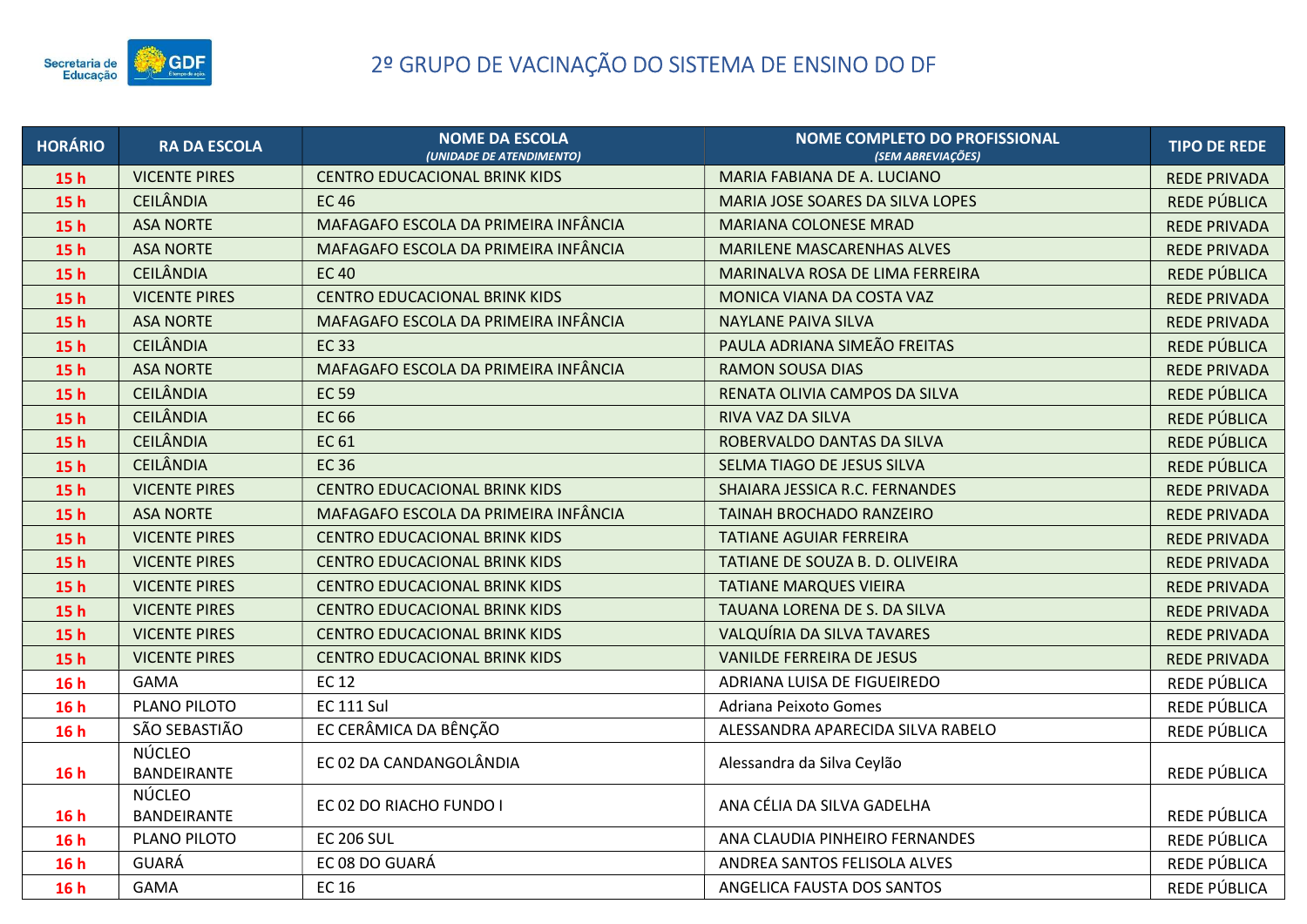

| <b>HORÁRIO</b> | <b>RA DA ESCOLA</b>   | <b>NOME DA ESCOLA</b><br>(UNIDADE DE ATENDIMENTO) | <b>NOME COMPLETO DO PROFISSIONAL</b><br><b>(SEM ABREVIAÇÕES)</b> | <b>TIPO DE REDE</b> |
|----------------|-----------------------|---------------------------------------------------|------------------------------------------------------------------|---------------------|
| 16h            | PLANO PILOTO          | <b>EC 314 SUL</b>                                 | <b>BRUNO RENATO LOUREDO LUZIÁRIA</b>                             | REDE PÚBLICA        |
| 16h            | PLANO PILOTO          | <b>EC 209 SUL</b>                                 | CINTIA PEREIRA DE PAULA                                          | REDE PÚBLICA        |
| 16h            | PLANO PILOTO          | <b>EC 316 SUL</b>                                 | Cláudia Amorim Madoz                                             | REDE PÚBLICA        |
| 16h            | SÃO SEBASTIÃO         | <b>EC AGUILHADA</b>                               | <b>CLAUDIO FERNANDES PIMENTA</b>                                 | REDE PÚBLICA        |
| 16h            | <b>GAMA</b>           | <b>EC 15</b>                                      | Cledilson de Sigueira Lisboa                                     | REDE PÚBLICA        |
| 16h            | SAMAMBAIA             | EC 317                                            | CLEIDE MARIA CARVALHO SORROCHE                                   | REDE PÚBLICA        |
| 16h            | PLANO PILOTO          | <b>EC 305 SUL</b>                                 | <b>CLEUSLENE PORTUGAL DOS SANTOS</b>                             | REDE PÚBLICA        |
| 16h            | RECANTO DAS EMAS      | <b>EC 404</b>                                     | <b>CREUZA PIRES DE MORAIS</b>                                    | REDE PÚBLICA        |
| 16h            | <b>GAMA</b>           | <b>EC 17</b>                                      | Cynthia Teixeira Barbosa                                         | REDE PÚBLICA        |
| 16h            | GUARÁ                 | EC 06 DO GUARÁ                                    | DIANA PAULA ALMEIDA DE OLIVEIRA                                  | REDE PÚBLICA        |
| 16h            | <b>CRE Sobradinho</b> | EC 17 - SOBRADINHO II                             | <b>Edson Antonio Cavalcante</b>                                  | REDE PÚBLICA        |
| 16h            | <b>TAGUATINGA</b>     | <b>EC 15</b>                                      | EDSON JOSÉ ALVES BARBOSA                                         | REDE PÚBLICA        |
| 16h            | SAMAMBAIA             | <b>EC 121</b>                                     | <b>ELAINE DE MORAIS RODRIGUES</b>                                | REDE PÚBLICA        |
| 16h            | PLANALTINA            | <b>EC ALTA-MIR</b>                                | ELLEN SILVA DE DEUS                                              | REDE PÚBLICA        |
| 16h            | <b>TAGUATINGA</b>     | <b>EC 13</b>                                      | <b>FABIANA PINHEIRO ALVES POTI</b>                               | REDE PÚBLICA        |
| 16h            | GUARÁ                 | EC 07 DO GUARÁ                                    | FERNANDO GABRIEL DE VASCONCELOS                                  | REDE PÚBLICA        |
| 16h            | PLANALTINA            | EC ESTÂNCIA DE PLANALTINA                         | FLÁVIO LÚCIO DA ROCHA                                            | REDE PÚBLICA        |
| 16h            | SÃO SEBASTIÃO         | EC DOM BOSCO                                      | GEISE DE FÁTIMA DO CARMO REIS                                    | REDE PÚBLICA        |
| 16h            | PLANALTINA            | <b>EC 10</b>                                      | HOSANA DE MELO VIEIRA NEVES                                      | REDE PÚBLICA        |
| 16h            | <b>CRE Sobradinho</b> | EC 11 - SOBRADINHO                                | Ilza Paula Silva Pereira                                         | REDE PÚBLICA        |
| 16h            | CRE Sobradinho        | EC 05 - SOBRADINHO                                | <b>INARA SILVA ALMEIDA</b>                                       | REDE PÚBLICA        |
| 16h            | SÃO SEBASTIÃO         | E.C.BELA VISTA                                    | JAIR DOS SANTOS LUIZ                                             | REDE PÚBLICA        |
| 16h            | SAMAMBAIA             | <b>EC 318</b>                                     | Jaqueline Ribeiro Soares                                         | REDE PÚBLICA        |
| 16h            | CRE Sobradinho        | EC 12 - SOBRADINHO                                | Jeane Pereira Martins Ferreira                                   | REDE PÚBLICA        |
| 16h            | <b>SANTA MARIA</b>    | <b>EC 215</b>                                     | JOÃO PAULO ARAUJO BARBOSA                                        | REDE PÚBLICA        |
| 16h            | SAMAMBAIA             | EC 415                                            | Josefa Lopes Nicacio                                             | REDE PÚBLICA        |
| 16h            | PLANO PILOTO          | <b>EC 108 SUL</b>                                 | JOSINEIDE ALVES BARROZO                                          | REDE PÚBLICA        |
| 16h            | GAMA                  | <b>EC 22</b>                                      | KARLA CRISTINA MENESES DO NASCIMENTO                             | REDE PÚBLICA        |
| 16h            | <b>GAMA</b>           | <b>EC 19</b>                                      | <b>KARLA RODRIGUES COELHO</b>                                    | REDE PÚBLICA        |
| 16h            | PLANALTINA            | <b>EC 14</b>                                      | KEILA GONCALVES DOS SANTOS                                       | REDE PÚBLICA        |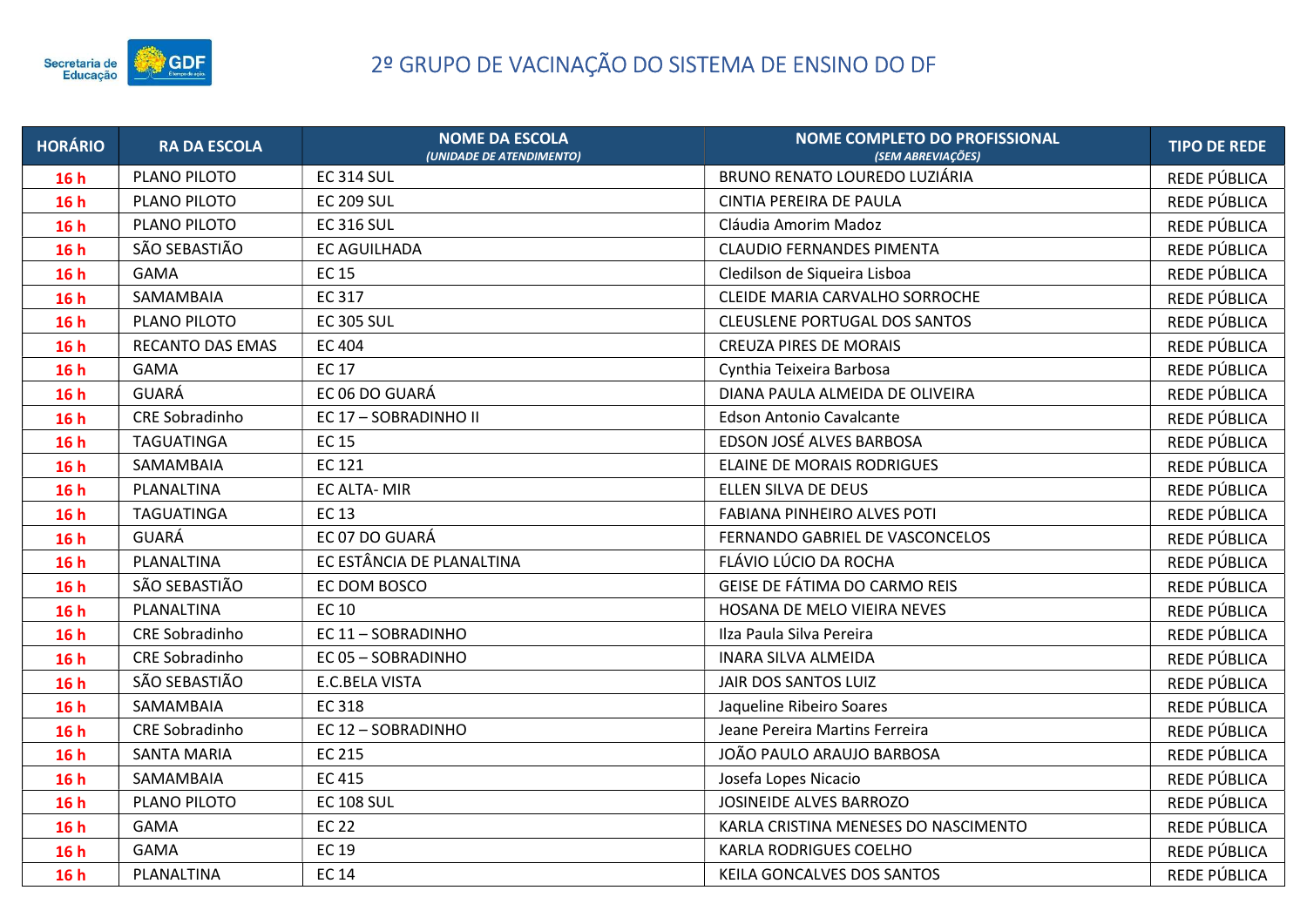

| <b>HORÁRIO</b> | <b>RA DA ESCOLA</b>                 | <b>NOME DA ESCOLA</b><br>(UNIDADE DE ATENDIMENTO) | <b>NOME COMPLETO DO PROFISSIONAL</b><br>(SEM ABREVIACÕES) | <b>TIPO DE REDE</b> |
|----------------|-------------------------------------|---------------------------------------------------|-----------------------------------------------------------|---------------------|
| 16h            | TAGUATINGA                          | <b>EC 12</b>                                      | KEITH SOARES BARROS ALVES                                 | REDE PÚBLICA        |
| 16h            | SAMAMBAIA                           | <b>EC 111</b>                                     | LARISSA LIMA DE MORAES                                    | REDE PÚBLICA        |
| 16h            | PLANO PILOTO                        | EC 08 DO CRUZEIRO                                 | LUCIANA JORGE LEITE ARAUJO                                | REDE PÚBLICA        |
| 16h            | NÚCLEO<br>BANDEIRANTE               | <b>EC AGROVILA</b>                                | LUCIANA KUTCHENSKI                                        | REDE PÚBLICA        |
| 16h            | SAMAMBAIA                           | <b>EC 431</b>                                     | LUIZ ALBERTO SILVA DO NASCIMENTO                          | REDE PÚBLICA        |
| 16h            | PLANALTINA                          | <b>EC 15</b>                                      | MACIANE DA SILVA PINTO GONTIJO                            | REDE PÚBLICA        |
| 16h            | <b>SANTA MARIA</b>                  | <b>EC 218</b>                                     | MANOEL DOS SANTOS NETO                                    | REDE PÚBLICA        |
| 16h            | <b>GAMA</b>                         | <b>EC 21</b>                                      | Maria Aparecida do Nascimento Cury                        | REDE PÚBLICA        |
| 16h            | PLANO PILOTO                        | <b>EC 308 SUL</b>                                 | MARIA DAS GRAÇAS DE OLIVEIRA                              | REDE PÚBLICA        |
| 16h            | <b>GAMA</b>                         | <b>EC 14</b>                                      | MARIA DOLORES SOUSA DA SILVA E SILVA                      | REDE PÚBLICA        |
| 16h            | SAMAMBAIA                           | EC 419                                            | MARIA IRENE LINO DE CARVALHO                              | REDE PÚBLICA        |
| 16h            | PLANALTINA                          | EC BARRA ALTA                                     | MARIA LUCIA VITORINO DOS SANTOS                           | REDE PÚBLICA        |
| 16h            | <b>TAGUATINGA</b>                   | <b>EC46</b>                                       | MARISTELA BARBOSA SILVA RODRIGUES                         | REDE PÚBLICA        |
| 16h            | PLANO PILOTO                        | EC 115 NORTE                                      | Marta Regina Marques Caldas                               | REDE PÚBLICA        |
| 16h            | <b>NÚCLEO</b><br><b>BANDEIRANTE</b> | EC 02 DO RIACHO FUNDO II                          | MICHELLE RODRIGUES ALVES                                  | REDE PÚBLICA        |
| 16h            | <b>CRE Sobradinho</b>               | EC 16 - SOBRADINHO                                | Millen de Souza Alvarenga                                 | REDE PÚBLICA        |
| 16h            | RECANTO DAS EMAS                    | EC 803                                            | MONICA CUNHA REZENDE                                      | REDE PÚBLICA        |
| 16h            | RECANTO DAS EMAS                    | EC 510                                            | PATRÍCIA HENRIQUES DE OLIVEIRA                            | REDE PÚBLICA        |
| 16h            | SAMAMBAIA                           | <b>EC 410</b>                                     | PAULO GILENO RIBEIRO BÔSCO                                | REDE PÚBLICA        |
| 16h            | TAGUATINGA                          | <b>EC 10</b>                                      | QUEDMA ELIENAI DE SOUZA SILVA                             | REDE PÚBLICA        |
| 16h            | PLANO PILOTO                        | EC 06 DO CRUZEIRO                                 | RACHEL ALESSANDRA SANTOS VILELA                           | REDE PÚBLICA        |
| 16h            | <b>GAMA</b>                         | <b>EC 28</b>                                      | Regiane Almeida Rocha                                     | REDE PÚBLICA        |
| 16h            | <b>TAGUATINGA</b>                   | <b>EC 17</b>                                      | Renata Melo Satyro                                        | REDE PÚBLICA        |
| 16h            | PARANOÁ                             | EC COMUNIDADE DE APRENDIZAGEM DO PARANOÁ          | RENATA RESENDE SILVA FERREIRA                             | REDE PÚBLICA        |
| 16h            | PLANO PILOTO                        | EC 407 NORTE                                      | Rennan Eduardo Duarte Ferreira                            | REDE PÚBLICA        |
| 16h            | PLANALTINA                          | <b>EC 13</b>                                      | RIVELINO CRUZ PETROCELI                                   | REDE PÚBLICA        |
| 16h            | PLANO PILOTO                        | EC 312 NORTE                                      | ROBERTO PEREIRA ALVES                                     | REDE PÚBLICA        |
| 16h            | NÚCLEO<br>BANDEIRANTE               | EC 04 DO NÚCLEO BANDEIRANTE                       | SAMUEL DE SOUZA LIMA                                      | REDE PÚBLICA        |